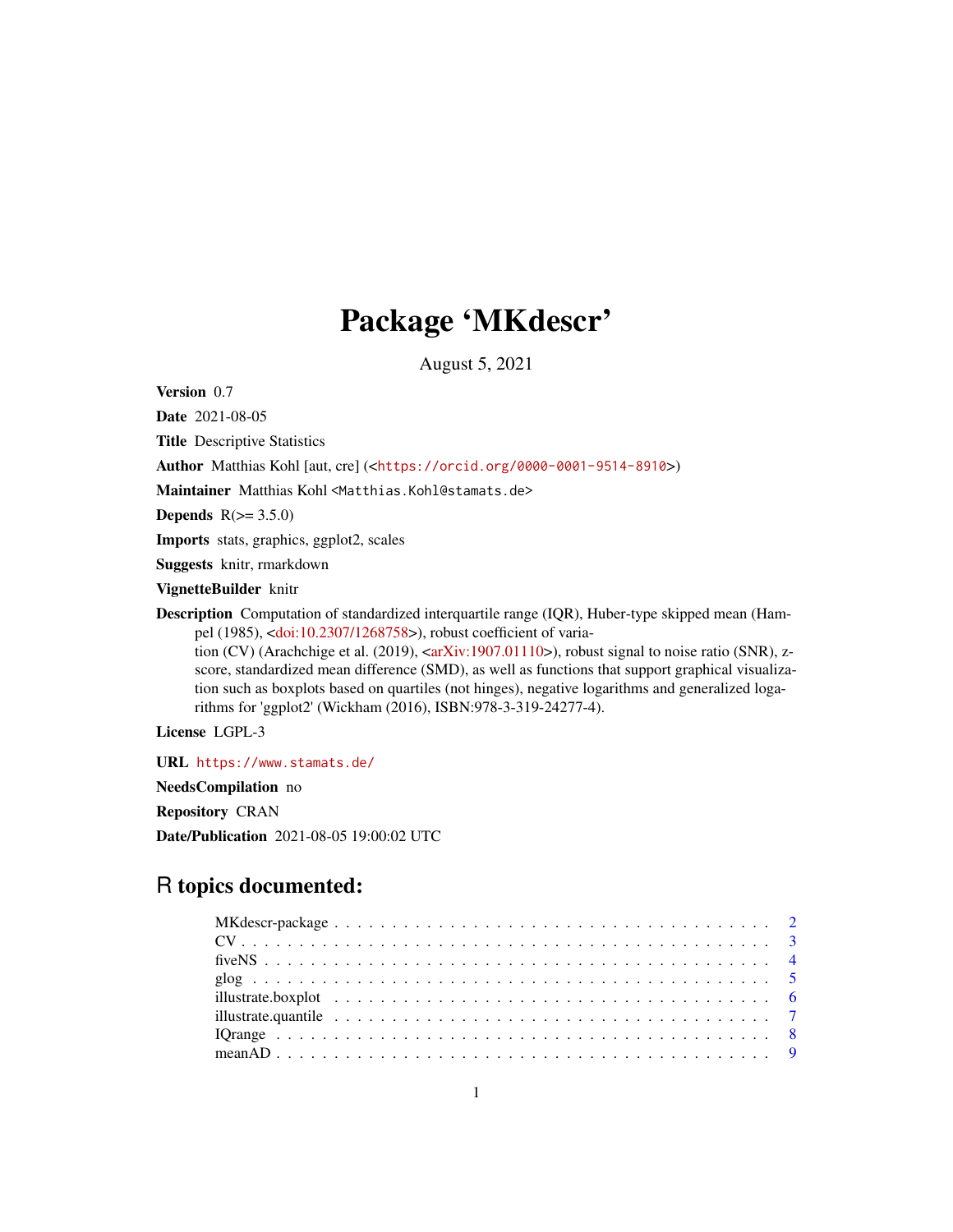# <span id="page-1-0"></span>2 MKdescr-package

|       | transformations $\ldots$ , $\ldots$ , $\ldots$ , $\ldots$ , $\ldots$ , $\ldots$ , $\ldots$ , $\ldots$ , $\ldots$ , $\ldots$ , $\ldots$ , $\ldots$ , $\frac{23}{23}$ |  |  |  |  |  |  |  |  |  |  |  |  |  |  |  |
|-------|---------------------------------------------------------------------------------------------------------------------------------------------------------------------|--|--|--|--|--|--|--|--|--|--|--|--|--|--|--|
|       |                                                                                                                                                                     |  |  |  |  |  |  |  |  |  |  |  |  |  |  |  |
| Index |                                                                                                                                                                     |  |  |  |  |  |  |  |  |  |  |  |  |  |  |  |
|       |                                                                                                                                                                     |  |  |  |  |  |  |  |  |  |  |  |  |  |  |  |

MKdescr-package *Descriptive Statistics.*

# Description

Computation of standardized interquartile range (IQR), Huber-type skipped mean (Hampel (1985), <doi:10.2307/1268758>), robust coefficient of variation (CV) (Arachchige et al. (2019), <arXiv:1907.01110>), robust signal to noise ratio (SNR), z-score, standardized mean difference (SMD), as well as functions that support graphical visualization such as boxplots based on quartiles (not hinges), negative logarithms and generalized logarithms for 'ggplot2' (Wickham (2016), ISBN:978-3-319-24277-4).

# Details

| Package:  | <b>MK</b> descr                  |
|-----------|----------------------------------|
| Type:     | Package                          |
| Version:  | 0.7                              |
| Date:     | 2021-08-05                       |
| Depends:  | $R(>= 3.5.0)$                    |
| Imports:  | stats, graphics, ggplot2, scales |
| Suggests: | knitr, rmarkdown                 |
| License:  | $L$ GPL-3                        |
| URL:      | https://www.stamats.de/          |

library(MKmisc)

#### Author(s)

Matthias Kohl <https://www.stamats.de>

Maintainer: Matthias Kohl <matthias.kohl@stamats.de>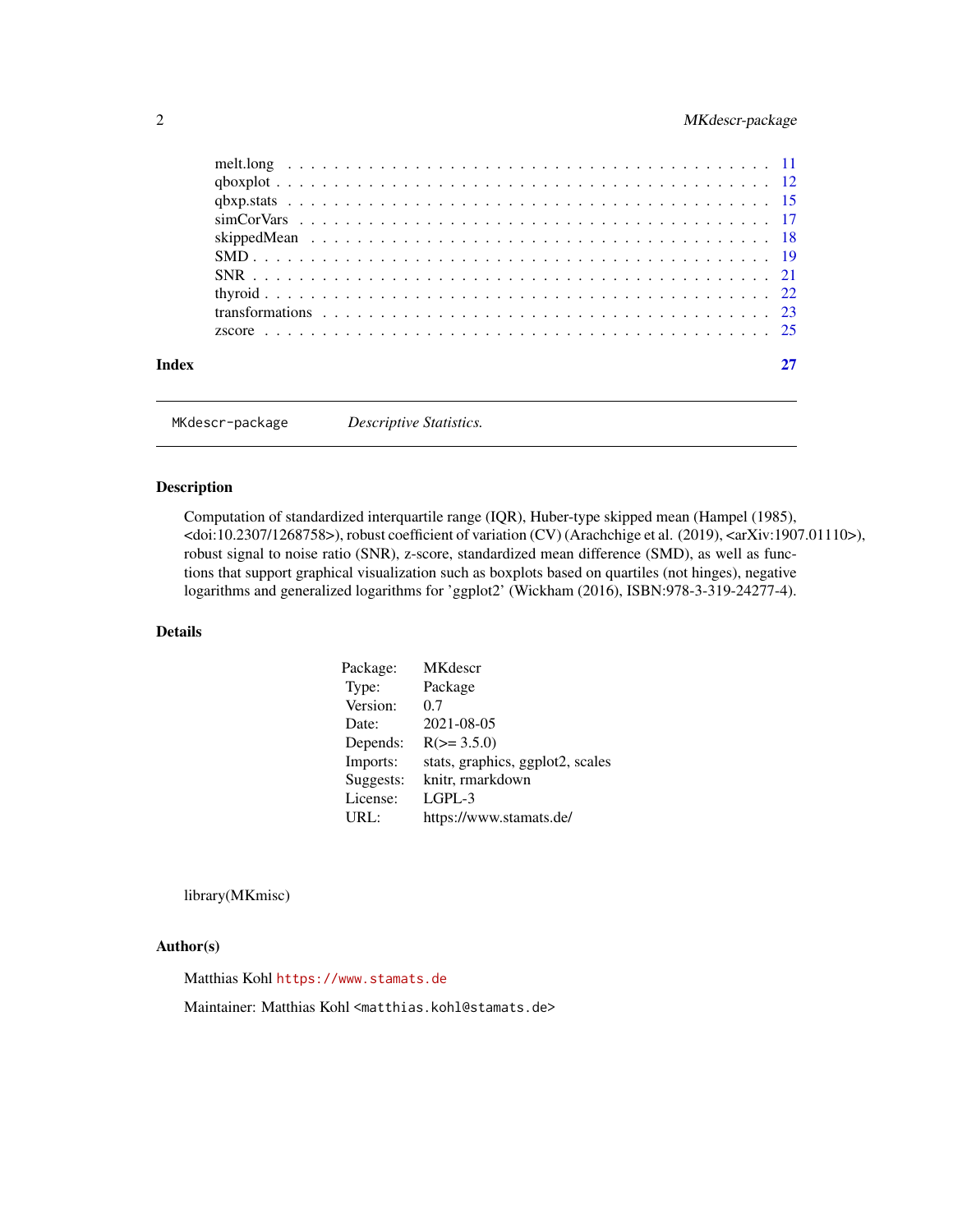# <span id="page-2-0"></span>Description

The functions compute coefficient of variation (CV) as well as two robust versions of the CV.

# Usage

```
CV(x, na.rm = FALSE)medCV(x, na.rm = FALSE, constant = 1/qnorm(0.75))iqrCV(x, na.rm = FALSE, type = 7, constant = <math>2*qnorm(0.75)</math>)
```
# Arguments

| x        | numeric vector with positive numbers.                                                                   |
|----------|---------------------------------------------------------------------------------------------------------|
| na.rm    | logical. Should missing values be removed?                                                              |
| type     | an integer between 1 and 9 selecting one of nine quantile algorithms; for more<br>details see quantile. |
| constant | standardizing contant; see mad and sIQR, respectively.                                                  |

# Details

The functions compute the (classical) CV as well as two robust variants.

medCV uses the (standardized) MAD instead of SD and median instead of mean.

iqrCV uses the (standardized) IQR instead of SD and median instead of mean.

# Value

CV value.

# Author(s)

Matthias Kohl <Matthias.Kohl@stamats.de>

# References

C.N.P.G. Arachchige, L.A. Prendergast and R.G. Staudte. Robust analogues to the Coefficient of Variation. https://arxiv.org/abs/1907.01110.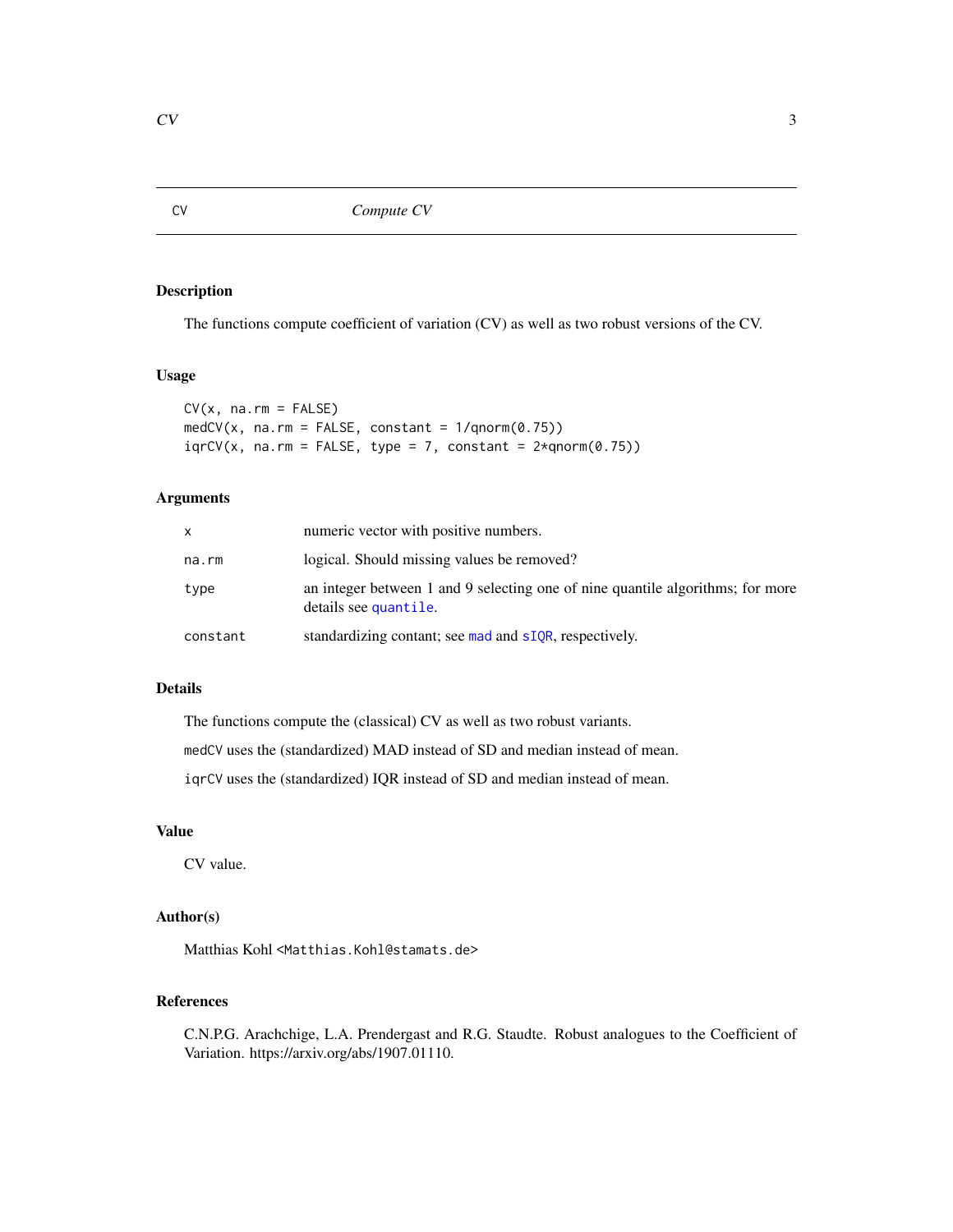# Examples

```
## 5% outliers
out <- rbinom(100, prob = 0.05, size = 1)
sum(out)
x \le -(1-out)*rnorm(100, mean = 10, sd = 2) + out*25
CV(x)medCV(x)
iqrCV(x)
```
fiveNS *Five-Number Summaries*

# Description

Function to compute five-number summaries (minimum, 1st quartile, median, 3rd quartile, maximum)

#### Usage

fiveNS(x, na.rm = TRUE, type = 7)

# Arguments

|       | numeric vector                                                                                          |
|-------|---------------------------------------------------------------------------------------------------------|
| na.rm | logical; remove NA before the computations.                                                             |
| type  | an integer between 1 and 9 selecting one of nine quantile algorithms; for more<br>details see quantile. |

# Details

In contrast to [fivenum](#page-0-0) the functions computes the first and third quartile using function [quantile](#page-0-0).

# Value

A numeric vector of length 5 containing the summary information.

# Author(s)

Matthias Kohl <Matthias.Kohl@stamats.de>

# See Also

[fivenum](#page-0-0), [quantile](#page-0-0)

```
x \leftarrow \text{norm}(100)fiveNS(x)
fivenS(x, type = 2)fivenum(x)
```
<span id="page-3-0"></span>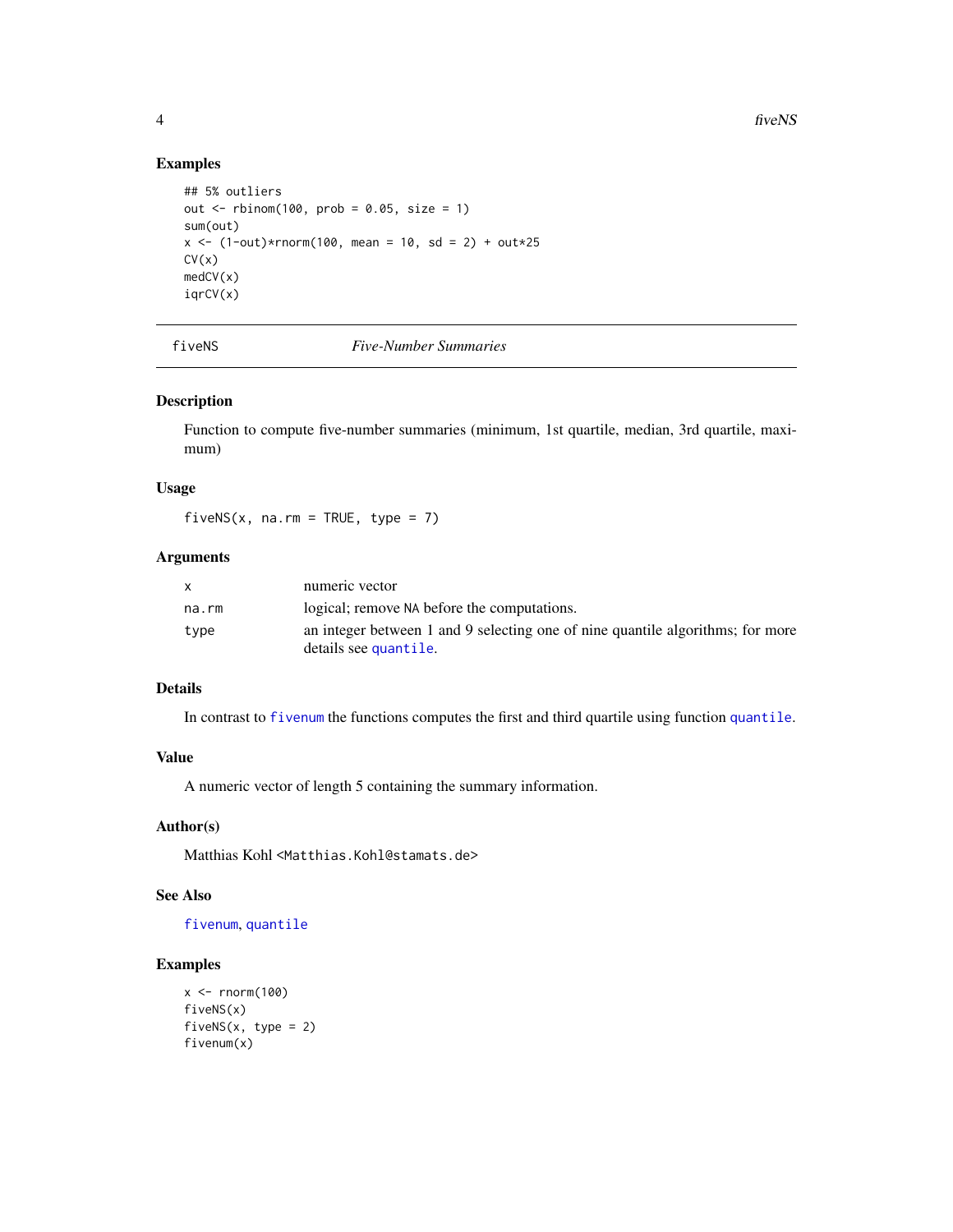<span id="page-4-0"></span>

#### Description

The functions compute the generalized logarithm, which is more or less identical to the area hyperbolic sine, and their inverse; see details.

#### Usage

```
glog(x, base = exp(1))glog10(x)
glog2(x)
inv.glog(x, base = exp(1))inv.glog10(x)
inv.glog2(x)
```
#### Arguments

| X.   | a numeric or complex vector.                                                                                                    |
|------|---------------------------------------------------------------------------------------------------------------------------------|
| base | a positive or a positive or complex number: the base with respect to which<br>logarithms are computed. Defaults to $e=exp(1)$ . |

# Details

The function computes

$$
\log(x + \sqrt{x^2 + 1}) - \log(2)
$$

where the first part corresponds to the area hyperbolic sine. Subtracting log(2) makes the function asymptotically identical to the logarithm.

# Value

A vector of the same length as x containing the transformed values.

#### Author(s)

Matthias Kohl <Matthias.Kohl@stamats.de>

```
curve(\log, from = -3, to = 5)
curve(glog, from = -3, to = 5, add = TRUE, col = "orange")
legend("topleft", fill = c("black", "orange"), legend = c("log", "glog"))
curve(\log 10(x), from = -3, to = 5)
curve(glog10(x), from = -3, to = 5, add = TRUE, col = "orange")legend("topleft", fill = c("black", "orange"), legend = c("log10", "glog10"))
```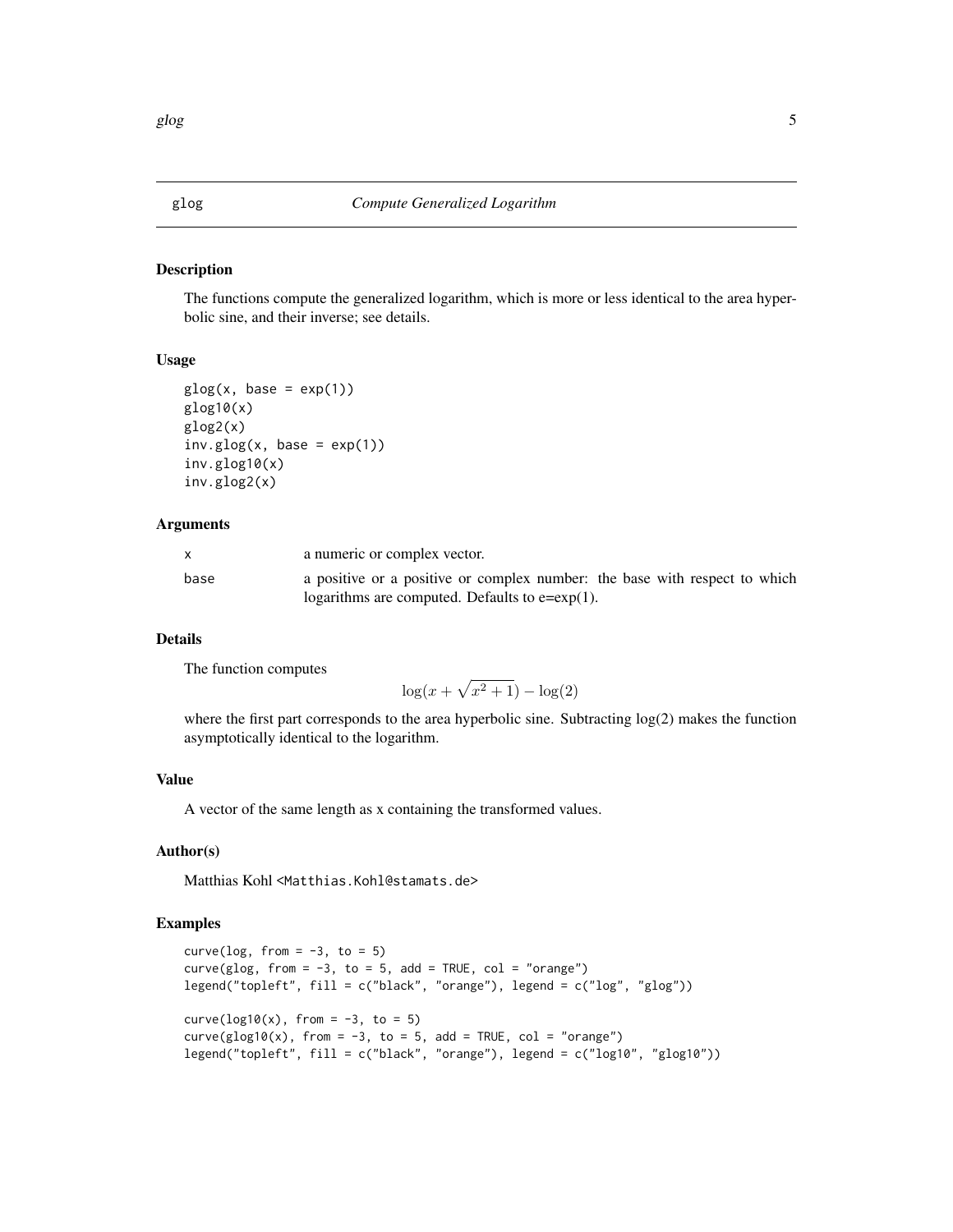```
inv.glog(glog(10))
inv.glog(glog(10, base = 3), base = 3)inv.glog10(glog10(10))
inv.glog2(glog2(10))
```
illustrate.boxplot *Illustrate Box-and-Whisker Plots*

# Description

Function to illustrate the computation of box-and-whisker plots.

#### Usage

```
illustrate.boxplot(x)
```
# Arguments

x numeric vector

# Details

The function visualizes the computation of box-and-whisker plots.

# Value

An invisible object of class ggplot.

# Author(s)

Matthias Kohl <Matthias.Kohl@stamats.de>

# See Also

[boxplot](#page-0-0), [geom\\_boxplot](#page-0-0)

```
set.seed(123)
illustrate.boxplot(rt(50, df = 5))
illustrate.boxplot(rnorm(50, mean = 3, sd = 2))
```
<span id="page-5-0"></span>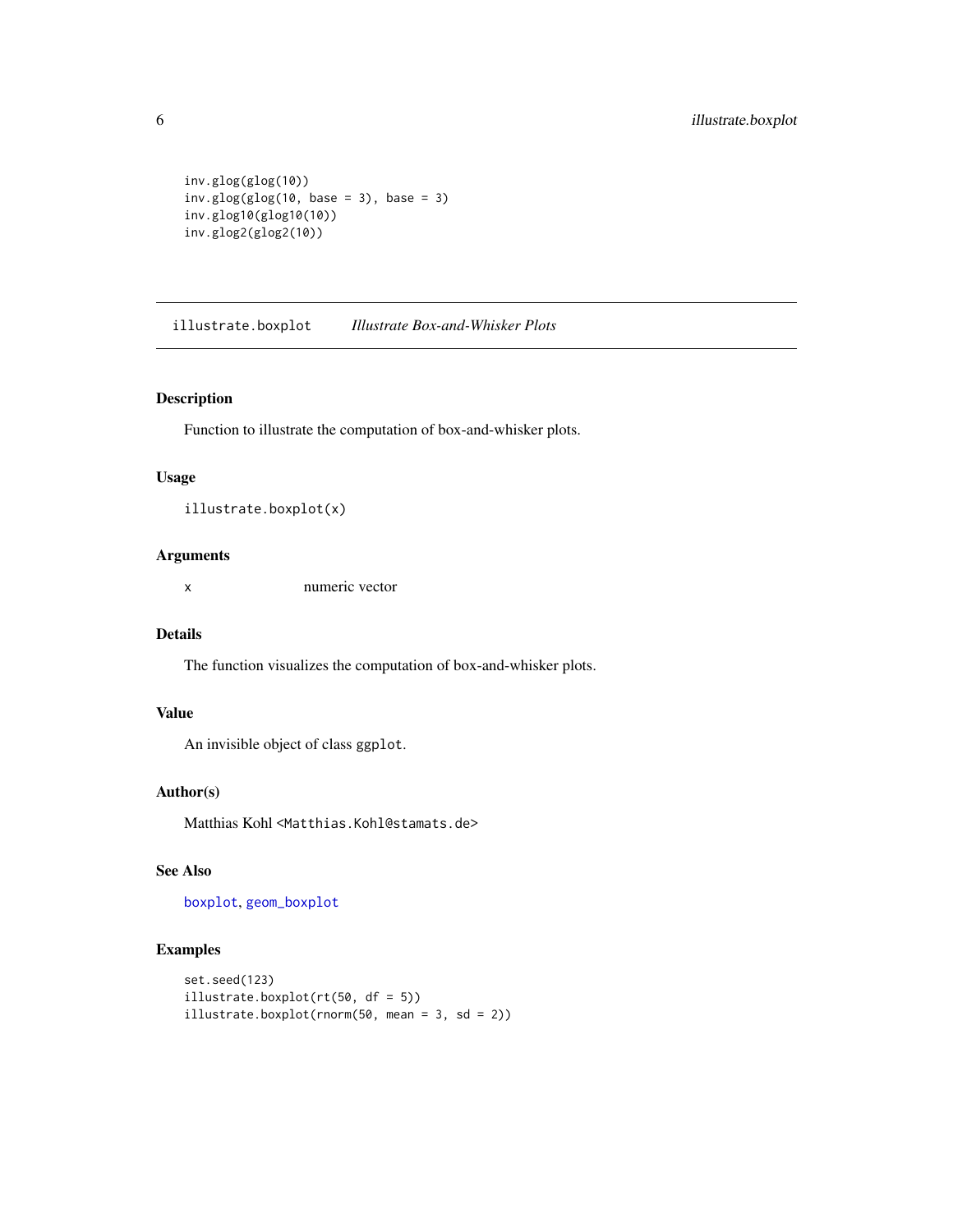# <span id="page-6-0"></span>Description

Function to illustrate the computation of quantiles.

# Usage

illustrate.quantile(x, alpha, type)

#### Arguments

| X     | numeric vector                                                                                                                                              |
|-------|-------------------------------------------------------------------------------------------------------------------------------------------------------------|
| alpha | numeric value in the interval $(0,1)$ .                                                                                                                     |
| type  | integer values between 1 and 9 selecting one or several of nine quantile algo-<br>rithms; for more details see quantile. If missing, all nine are computed. |

# Details

The function visualizes the computation of alpha-quantiles.

# Value

An invisible object of class ggplot.

#### Author(s)

Matthias Kohl <Matthias.Kohl@stamats.de>

# See Also

[quantile](#page-0-0)

```
x \le -1:10illustrate.quantile(x, alpha = 0.15)
illustrate.quantile(x, alpha = 0.5)
illustrate.quantile(x, alpha = 0.8, type = 2)
illustrate.quantile(x, alpha = 0.8, type = c(2, 7))
illustrate.quantile(x = \text{norm}(20), alpha = 0.95)
illustrate.quantile(x = \text{norm}(21), alpha = 0.95)
```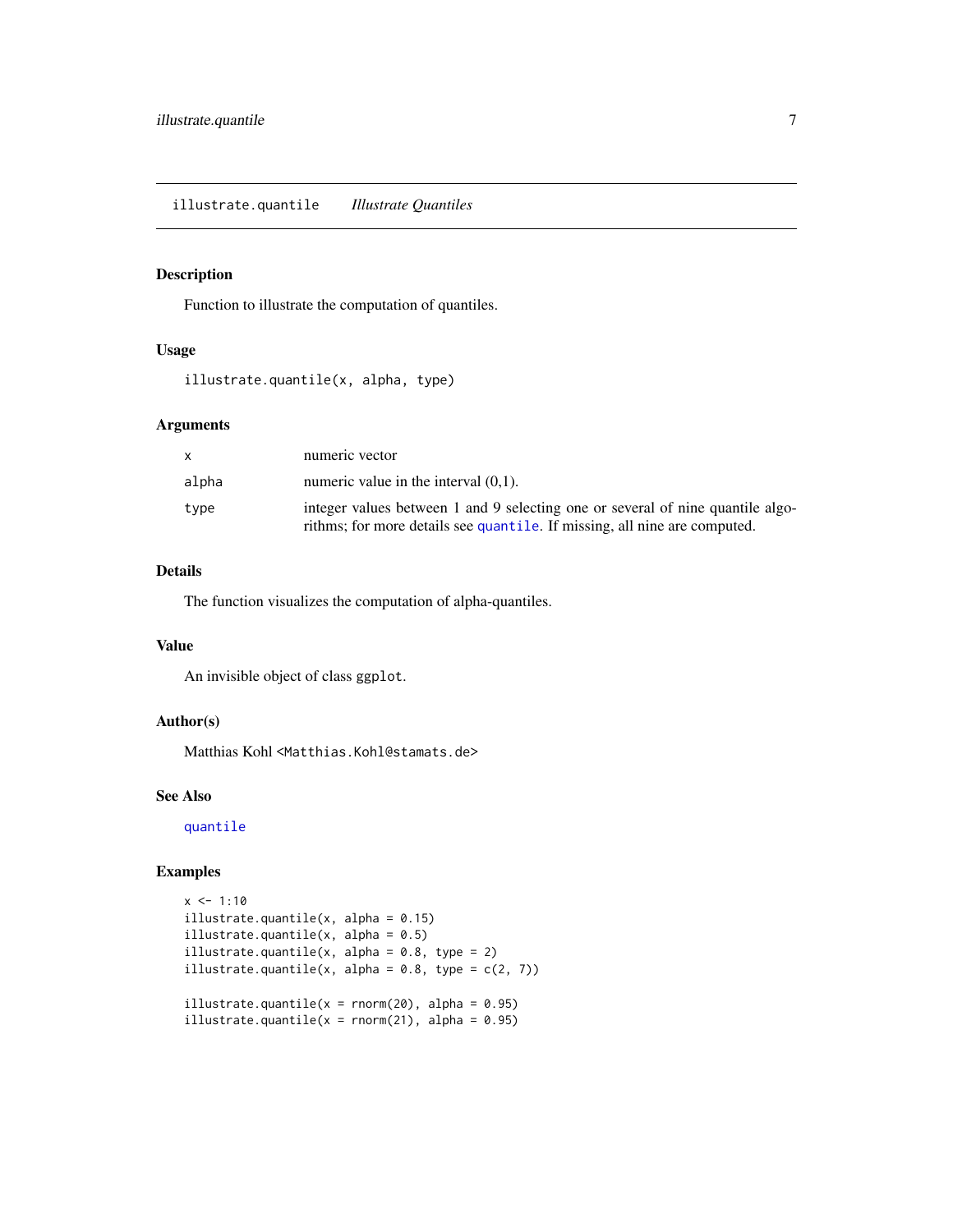<span id="page-7-0"></span>

# <span id="page-7-1"></span>Description

Computes (standardized) interquartile range of the x values.

#### Usage

 $IQrange(x, na.rm = FALSE, type = 7)$  $sIQR(x, na.rm = FALSE, type = 7, constant =  $2 \times qnorm(0.75)$ )$ 

#### Arguments

| x.       | a numeric vector.                                                                                       |
|----------|---------------------------------------------------------------------------------------------------------|
| na.rm    | logical. Should missing values be removed?                                                              |
| type     | an integer between 1 and 9 selecting one of nine quantile algorithms; for more<br>details see quantile. |
| constant | standardizing contant; see details below.                                                               |

#### Details

This function IQrange computes quartiles as  $IQR(x) =$  quantile(x,3/4) -quantile(x,1/4). The function is identical to function [IQR](#page-0-0). It was added before the type argument was introduced to function [IQR](#page-0-0) in 2010 (r53643, r53644).

For normally  $N(m, 1)$  distributed X, the expected value of  $IQR(X)$  is 2\*qnorm(3/4) = 1.3490, i.e., for a normal-consistent estimate of the standard deviation, use  $IQR(x) / 1.349$ . This is implemented in function sIQR (standardized IQR).

# Author(s)

Matthias Kohl <Matthias.Kohl@stamats.de>

# References

Tukey, J. W. (1977). *Exploratory Data Analysis.* Reading: Addison-Wesley.

# See Also

[quantile](#page-0-0), [IQR](#page-0-0).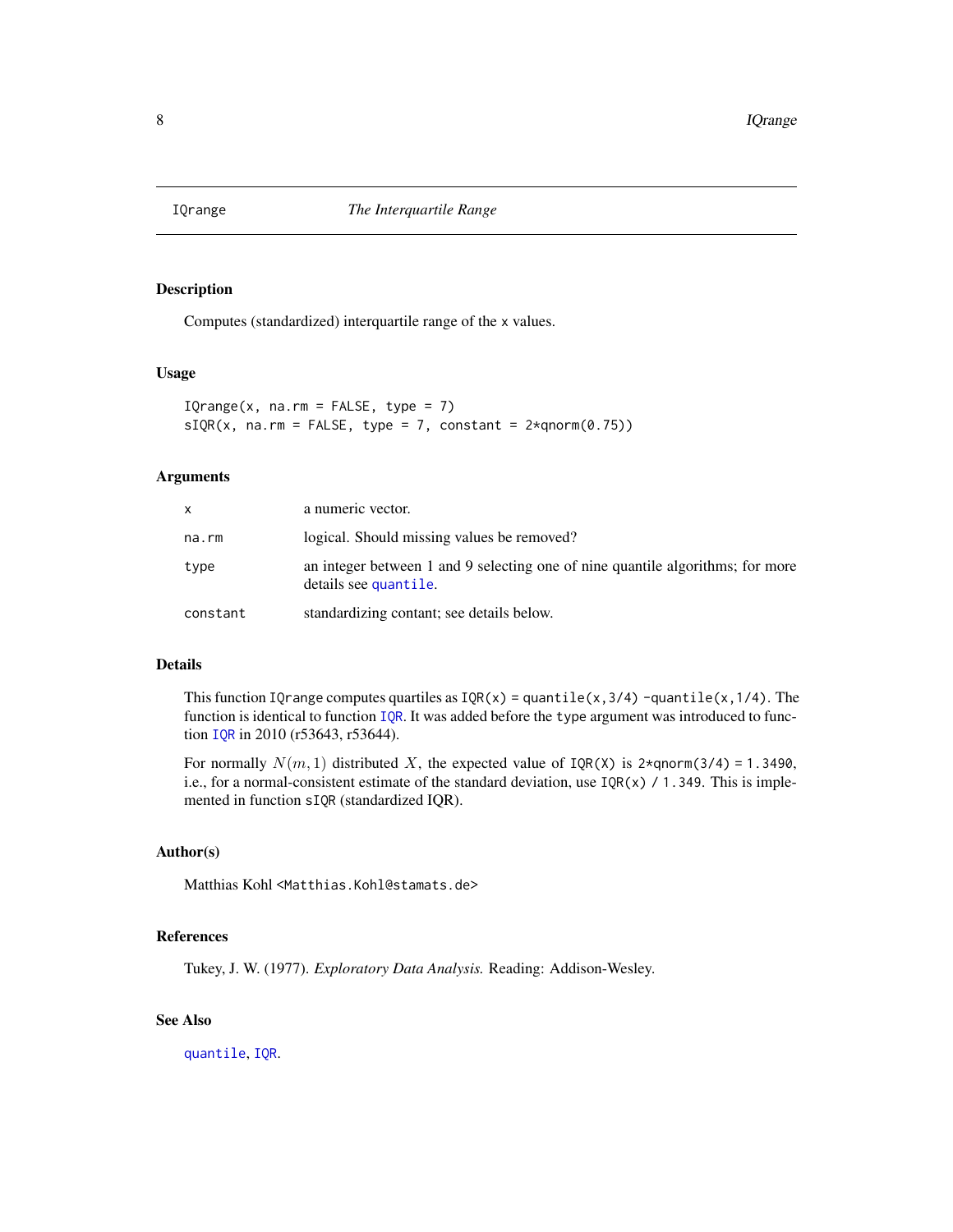#### <span id="page-8-0"></span> $meanAD$  9

#### Examples

```
IQrange(rivers)
## identical to
IQR(rivers)
## other quantile algorithms
IQrange(rivers, type = 4)
IQrange(rivers, type = 5)
## standardized IQR
sIQR(rivers)
## right-skewed data distribution
sd(rivers)
mad(rivers)
## for normal data
x < - rnorm(100)
sd(x)
sIQR(x)
mad(x)
```
meanAD *The Mean Absolute Deviation*

# Description

Computes (standardized) mean absolute deviation.

# Usage

 $meanAD(x, na.rm = FALSE, constant = sqrt(pi/2))$ 

# Arguments

| X.       | a numeric vector.                          |
|----------|--------------------------------------------|
| na.rm    | logical. Should missing values be removed? |
| constant | standardizing contant; see details below.  |

#### Details

The mean absolute deviation is a consistent estimator of  $\sqrt{2/\pi}\sigma$  for the standard deviation of a normal distribution. Under minor deviations of the normal distributions its asymptotic variance is smaller than that of the sample standard deviation (Tukey (1960)).

It works well under the assumption of symmetric, where mean and median coincide. Under the normal distribution it's about 18% more efficient (asymptotic relative efficiency) than the median absolute deviation ( $(1/qnorm(0.75))/sqrt(pi/2)$ ) and about 12% less efficient than the sample standard deviation (Tukey (1960)).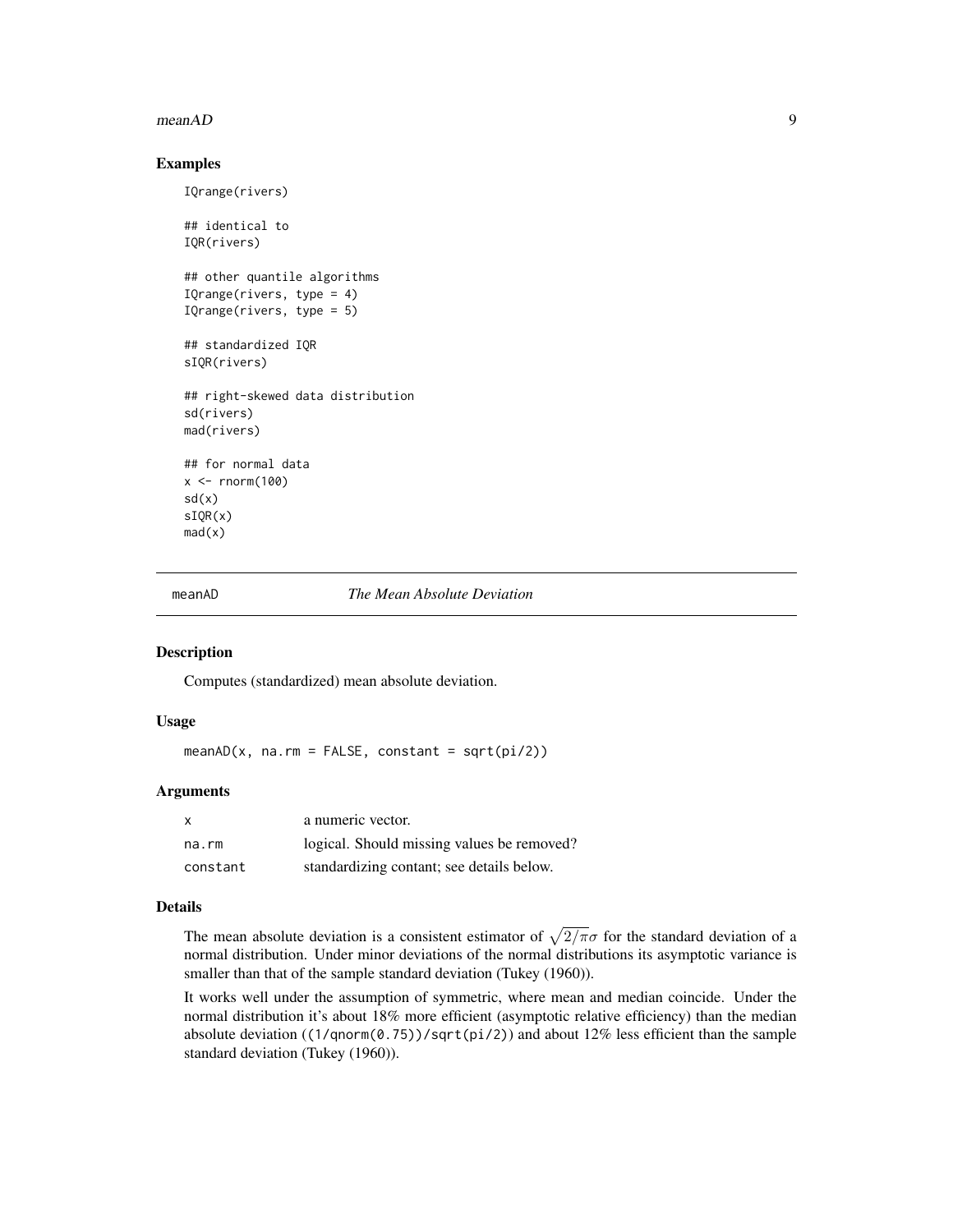#### <span id="page-9-0"></span>Author(s)

Matthias Kohl <Matthias.Kohl@stamats.de>

#### **References**

Tukey, J. W. (1960). A survey of sampling from contaminated distribution. In Olkin, I., editor, *Contributions to Probability and Statistics. Essays in Honor of H. Hotelling.*, pages 448-485. Stanford University Press.

#### See Also

[sd](#page-0-0), [mad](#page-0-0), sIQR.

```
## right skewed data
## mean absolute deviation
meanAD(rivers)
## standardized IQR
sIQR(rivers)
## median absolute deviation
mad(rivers)
## sample standard deviation
sd(rivers)
## for normal data
x < - rnorm(100)
sd(x)
sIQR(x)
mad(x)meanAD(x)
## Asymptotic relative efficiency for Tukey's symmetric gross-error model
## (1-eps)*Norm(mean, sd = sigma) + eps*Norm(mean, sd = 3*sigma)
eps \leq - seq(from = 0, to = 1, by = 0.001)
ARE <- function(eps){
  0.25*((3*(1+80*eps))/((1+8*eps)^2)-1)/(pi*(1+8*eps)/(2*(1+2*eps)^2)-1)
}
plot(eps, ARE(eps), type = "l", xlab = "Proportion of gross-errors",
     ylab = "Asymptotic relative efficiency",
     main = "ARE of mean absolute deviation w.r.t. sample standard deviation")
abline(h = 1.0, col = "red")text(x = 0.5, y = 1.5, "Mean absolute deviation is better", col = "red",
    cex = 1, font = 1)
## lower bound of interval
uniroot(function(x){ ARE(x)-1 }, interval = c(0, 0.002))
## upper bound of interval
uniroot(function(x){ ARE(x)-1 }, interval = c(0.5, 0.55))
## worst case
optimize(ARE, interval = c(0,1), maximum = TRUE)
```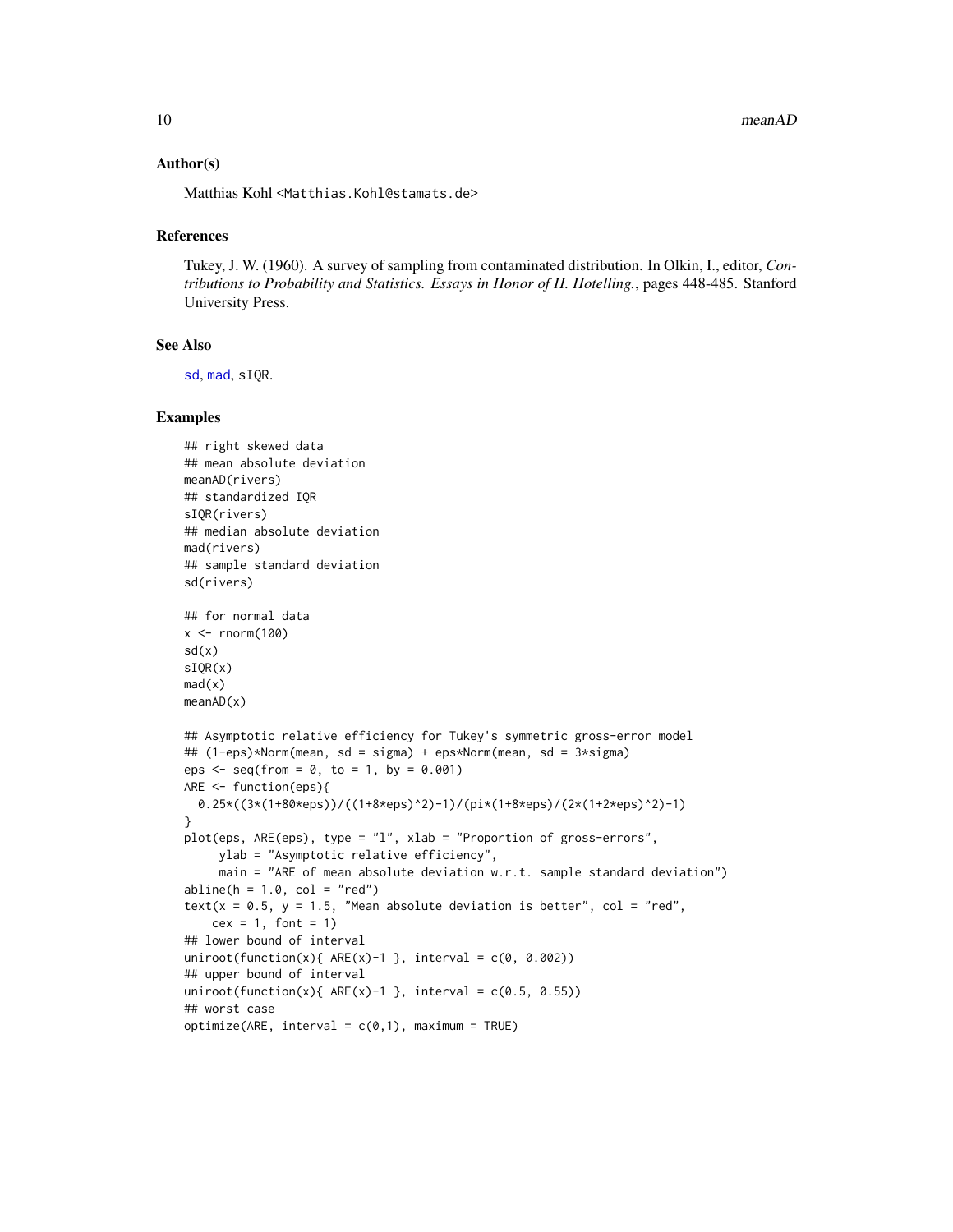<span id="page-10-0"></span>

#### Description

The function transforms a given data.frame form wide to long form.

# Usage

melt.long(data, select, group)

#### Arguments

| data   | data.frame that shall be transformed.                                                                    |
|--------|----------------------------------------------------------------------------------------------------------|
| select | optional integer vector to select a subset of the columns of data.                                       |
| group  | optional vector to include an additional grouping in the output; for more details<br>see examples below. |

# Details

The function transforms a given data.frame form wide to long form. This is for example useful for plotting with ggplot2.

# Value

data.frame in long form.

# Author(s)

Matthias Kohl <Matthias.Kohl@stamats.de>

```
library(ggplot2)
## some random data
test \le data.frame(x = rnorm(10), y = rnorm(10), z = rnorm(10))
test.long <- melt.long(test)
test.long
ggplot(test.long, aes(x = variable, y = value)) +geom_boxplot(aes(fill = variable))
## introducing an additional grouping variable
group \leq factor(rep(c("a","b"), each = 5))
test.long.gr <- melt.long(test, select = 1:2, group = group)
test.long.gr
ggplot(test.long.gr, aes(x = variable, y = value, fill = group)) +geom_boxplot()
```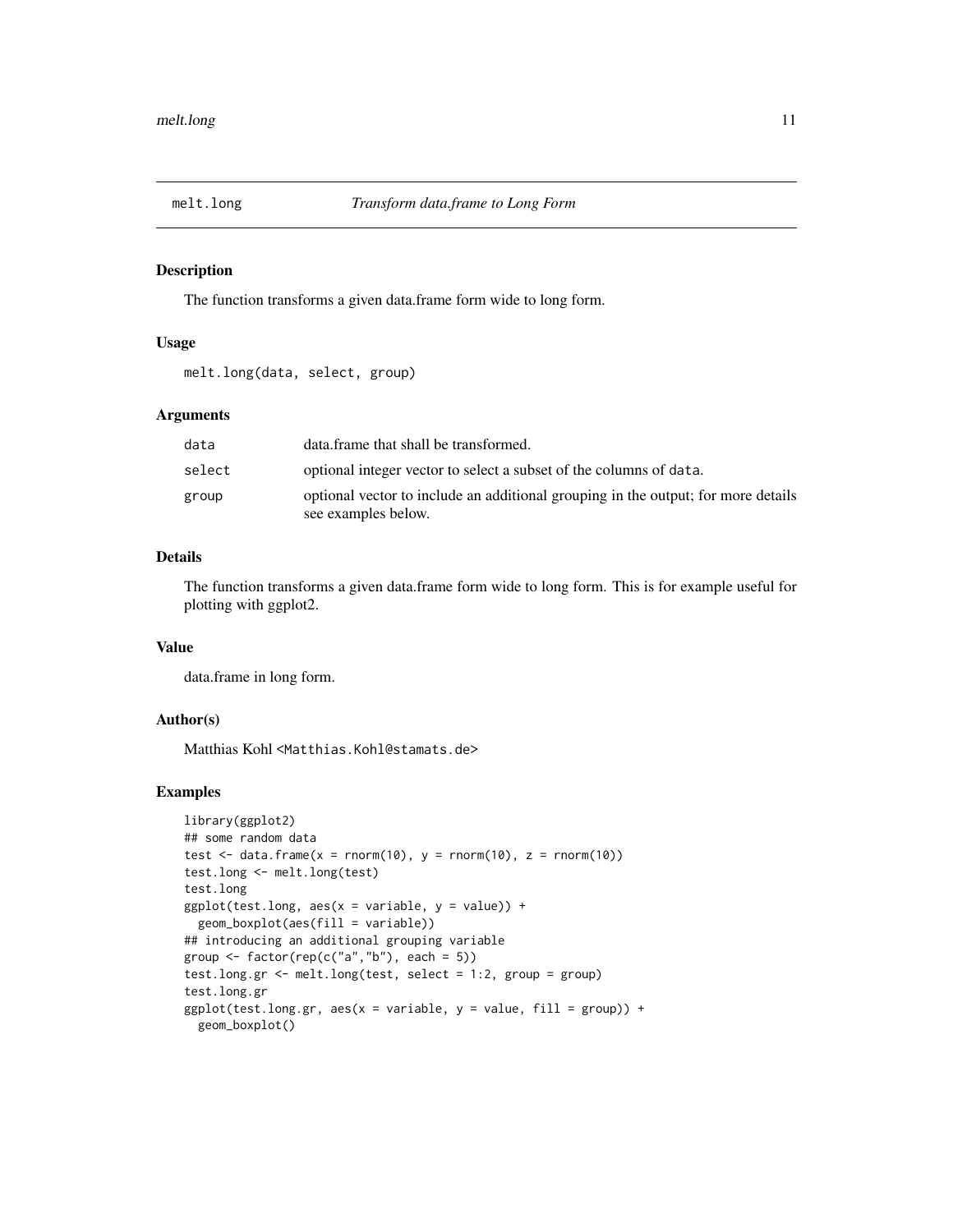# <span id="page-11-0"></span>qboxplot *Box Plots*

# Description

Produce box-and-whisker plot(s) of the given (grouped) values. In contrast to [boxplot](#page-0-0) quartiles are used instead of hinges (which are not necessarily quartiles) the rest of the implementation is identical to boxplot.

# Usage

```
qboxplot(x, ...)
## S3 method for class 'formula'
qboxplot(formula, data = NULL, ..., subset, na.action = NULL, type = 7)
## Default S3 method:
qboxplot(x, ..., range = 1.5, width = NULL, variable = FALSE,notch = FALSE, outline = TRUE, names, plot = TRUE,
       border = par("fg"), col = NULL, log = "",
       pars = list(boxwex = 0.8, staplewex = 0.5, outwex = 0.5),
       horizontal = FALSE, add = FALSE, at = NULL, type = 7)
```
# Arguments

| formula   | a formula, such as $y \sim grp$ , where y is a numeric vector of data values to be split<br>into groups according to the grouping variable grp (usually a factor).                                                                                                                                                                                                      |
|-----------|-------------------------------------------------------------------------------------------------------------------------------------------------------------------------------------------------------------------------------------------------------------------------------------------------------------------------------------------------------------------------|
| data      | a data frame (or list) from which the variables in formula should be taken.                                                                                                                                                                                                                                                                                             |
| subset    | an optional vector specifying a subset of observations to be used for plotting.                                                                                                                                                                                                                                                                                         |
| na.action | a function which indicates what should happen when the data contain NAs. The<br>default is to ignore missing values in either the response or the group.                                                                                                                                                                                                                |
| X         | for specifying data from which the boxplots are to be produced. Either a numeric<br>vector, or a single list containing such vectors. Additional unnamed arguments<br>specify further data as separate vectors (each corresponding to a component<br>boxplot). NAs are allowed in the data.                                                                             |
|           | For the formula method, named arguments to be passed to the default method.<br>For the default method, unnamed arguments are additional data vectors (unless x<br>is a list when they are ignored), and named arguments are arguments and graph-<br>ical parameters to be passed to bxp in addition to the ones given by argument<br>pars (and override those in pars). |
| range     | this determines how far the plot whiskers extend out from the box. If range is<br>positive, the whiskers extend to the most extreme data point which is no more<br>than range times the interquartile range from the box. A value of zero causes<br>the whiskers to extend to the data extremes.                                                                        |
| width     | a vector giving the relative widths of the boxes making up the plot.                                                                                                                                                                                                                                                                                                    |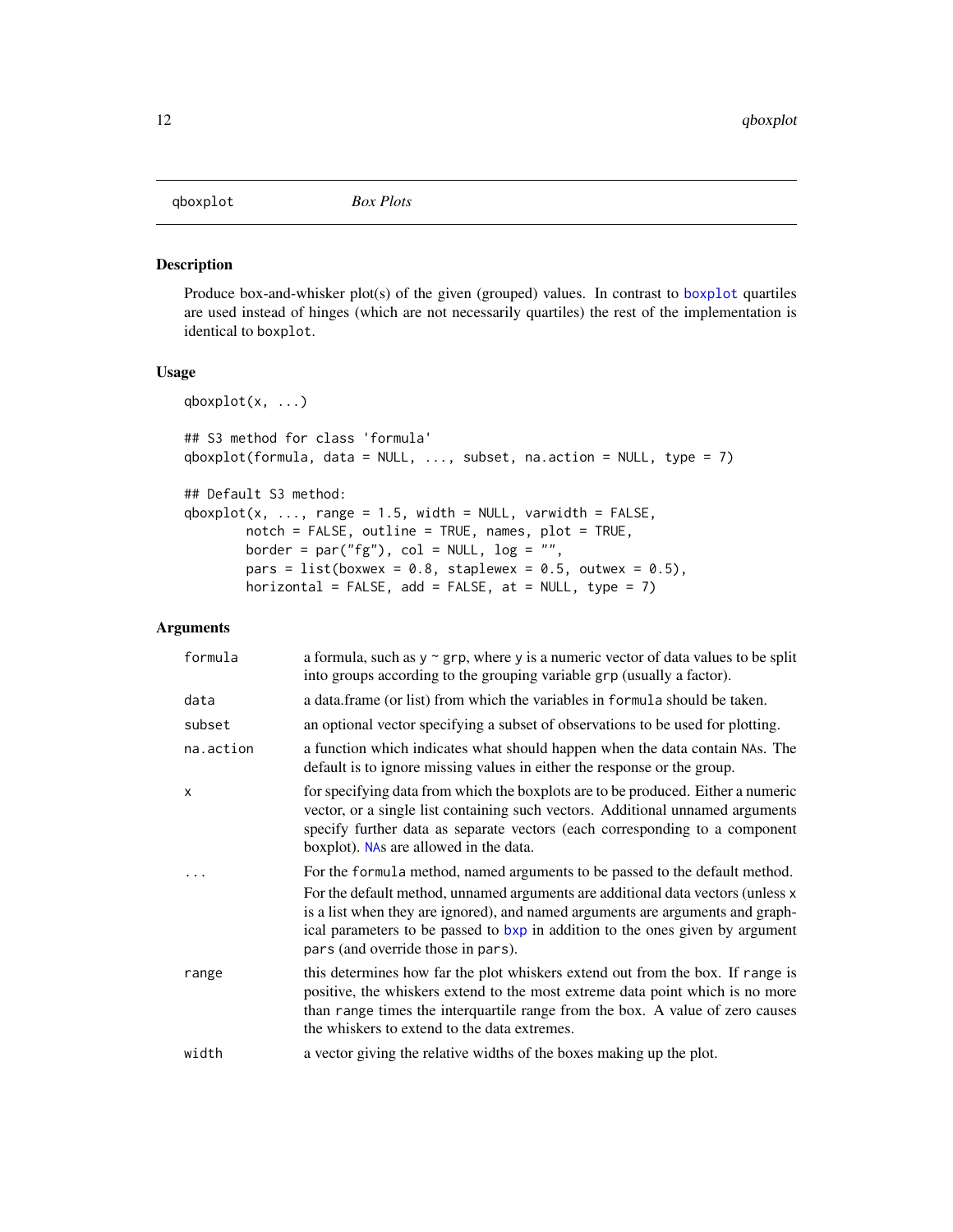<span id="page-12-0"></span>qboxplot the contract of the contract of the contract of the contract of the contract of the contract of the contract of the contract of the contract of the contract of the contract of the contract of the contract of the c

| varwidth   | if varwidth is TRUE, the boxes are drawn with widths proportional to the square-<br>roots of the number of observations in the groups.                                                                                                             |
|------------|----------------------------------------------------------------------------------------------------------------------------------------------------------------------------------------------------------------------------------------------------|
| notch      | if notch is TRUE, a notch is drawn in each side of the boxes. If the notches of<br>two plots do not overlap this is 'strong evidence' that the two medians differ<br>(Chambers et al., 1983, p. 62). See boxplot. stats for the calculations used. |
| outline    | if outline is not true, the outliers are not drawn (as points whereas S+ uses<br>lines).                                                                                                                                                           |
| names      | group labels which will be printed under each boxplot. Can be a character vector<br>or an expression (see plotmath).                                                                                                                               |
| boxwex     | a scale factor to be applied to all boxes. When there are only a few groups, the<br>appearance of the plot can be improved by making the boxes narrower.                                                                                           |
| staplewex  | staple line width expansion, proportional to box width.                                                                                                                                                                                            |
| outwex     | outlier line width expansion, proportional to box width.                                                                                                                                                                                           |
| plot       | if TRUE (the default) then a boxplot is produced. If not, the summaries which the<br>boxplots are based on are returned.                                                                                                                           |
| border     | an optional vector of colors for the outlines of the boxplots. The values in<br>border are recycled if the length of border is less than the number of plots.                                                                                      |
| col        | if col is non-null it is assumed to contain colors to be used to colour the bodies<br>of the box plots. By default they are in the background colour.                                                                                              |
| log        | character indicating if x or y or both coordinates should be plotted in log scale.                                                                                                                                                                 |
| pars       | a list of (potentially many) more graphical parameters, e.g., boxwex or outpch;<br>these are passed to bxp (if plot is true); for details, see there.                                                                                              |
| horizontal | logical indicating if the boxplots should be horizontal; default FALSE means<br>vertical boxes.                                                                                                                                                    |
| add        | logical, if true <i>add</i> boxplot to current plot.                                                                                                                                                                                               |
| at         | numeric vector giving the locations where the boxplots should be drawn, partic-<br>ularly when $add = TRUE$ ; defaults to 1:n where n is the number of boxes.                                                                                      |
| type       | an integer between 1 and 9 selecting one of nine quantile algorithms; for more<br>details see quantile.                                                                                                                                            |

# Details

The generic function qboxplot currently has a default method (qboxplot.default) and a formula interface (qboxplot.formula).

If multiple groups are supplied either as multiple arguments or via a formula, parallel boxplots will be plotted, in the order of the arguments or the order of the levels of the factor (see [factor](#page-0-0)).

Missing values are ignored when forming boxplots.

# Value

List with the following components:

stats a matrix, each column contains the extreme of the lower whisker, the lower hinge, the median, the upper hinge and the extreme of the upper whisker for one group/plot. If all the inputs have the same class attribute, so will this component.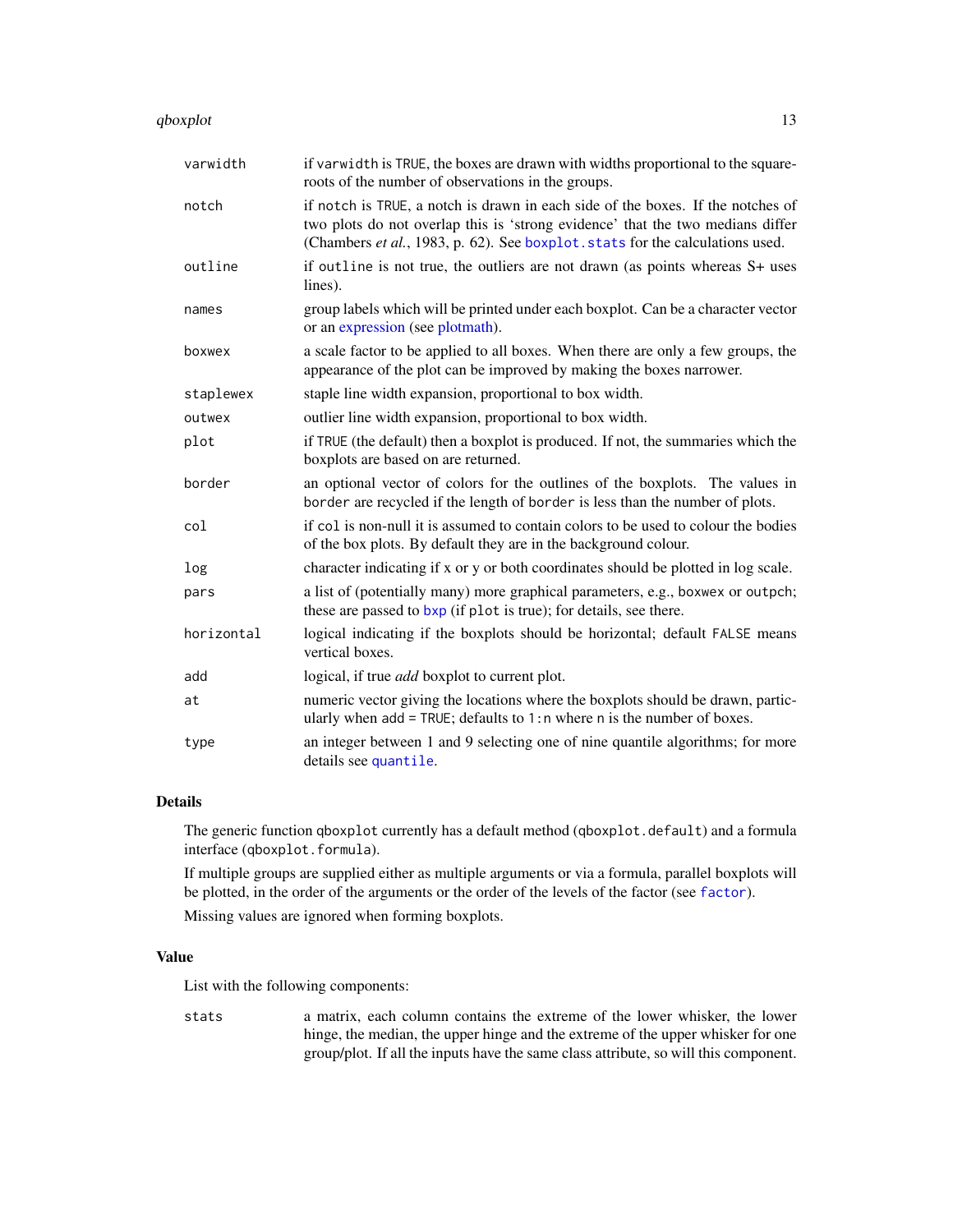<span id="page-13-0"></span>

| n.    | a vector with the number of observations in each group.                                           |
|-------|---------------------------------------------------------------------------------------------------|
| conf  | a matrix where each column contains the lower and upper extremes of the notch.                    |
| out   | the values of any data points which lie beyond the extremes of the whiskers.                      |
| group | a vector of the same length as out whose elements indicate to which group the<br>outlier belongs. |
| names | a vector of names for the groups.                                                                 |

#### Author(s)

Matthias Kohl <Matthias.Kohl@stamats.de>

# References

Becker, R. A., Chambers, J. M. and Wilks, A. R. (1988) *The New S Language*. Wadsworth \& Brooks/Cole.

Chambers, J. M., Cleveland, W. S., Kleiner, B. and Tukey, P. A. (1983) *Graphical Methods for Data Analysis.* Wadsworth \& Brooks/Cole.

Murrell, P. (2005) *R Graphics*. Chapman & Hall/CRC Press.

See also [boxplot.stats](#page-0-0).

#### See Also

[qbxp.stats](#page-14-1) which does the computation, [bxp](#page-0-0) for the plotting and more examples; and [stripchart](#page-0-0) for an alternative (with small data sets).

```
## adapted examples from boxplot
op <- par()## qboxplot on a formula:
qboxplot(count \sim spray, data = InsectSprays, col = "lightgray")# *add* notches (somewhat funny here):
qboxplot(count ~ spray, data = InsectSprays,
        notch = TRUE, add = TRUE, col = "blue")qboxplot(decrease ~ treatment, data = OrchardSprays,
        log = "y", col = "bisque")rb <- qboxplot(decrease ~ treatment, data = OrchardSprays, col="bisque")
title("Comparing boxplot()s and non-robust mean +/- SD")
mn.t <- tapply(OrchardSprays$decrease, OrchardSprays$treatment, mean)
sd.t <- tapply(OrchardSprays$decrease, OrchardSprays$treatment, sd)
xi \leftarrow 0.3 + seq(rb$n)points(xi, mn.t, col = "orange", pch = 18)
arrows(xi, mn.t - sd.t, xi, mn.t + sd.t,code = 3, col = "pink", angle = 75, length = .1)
```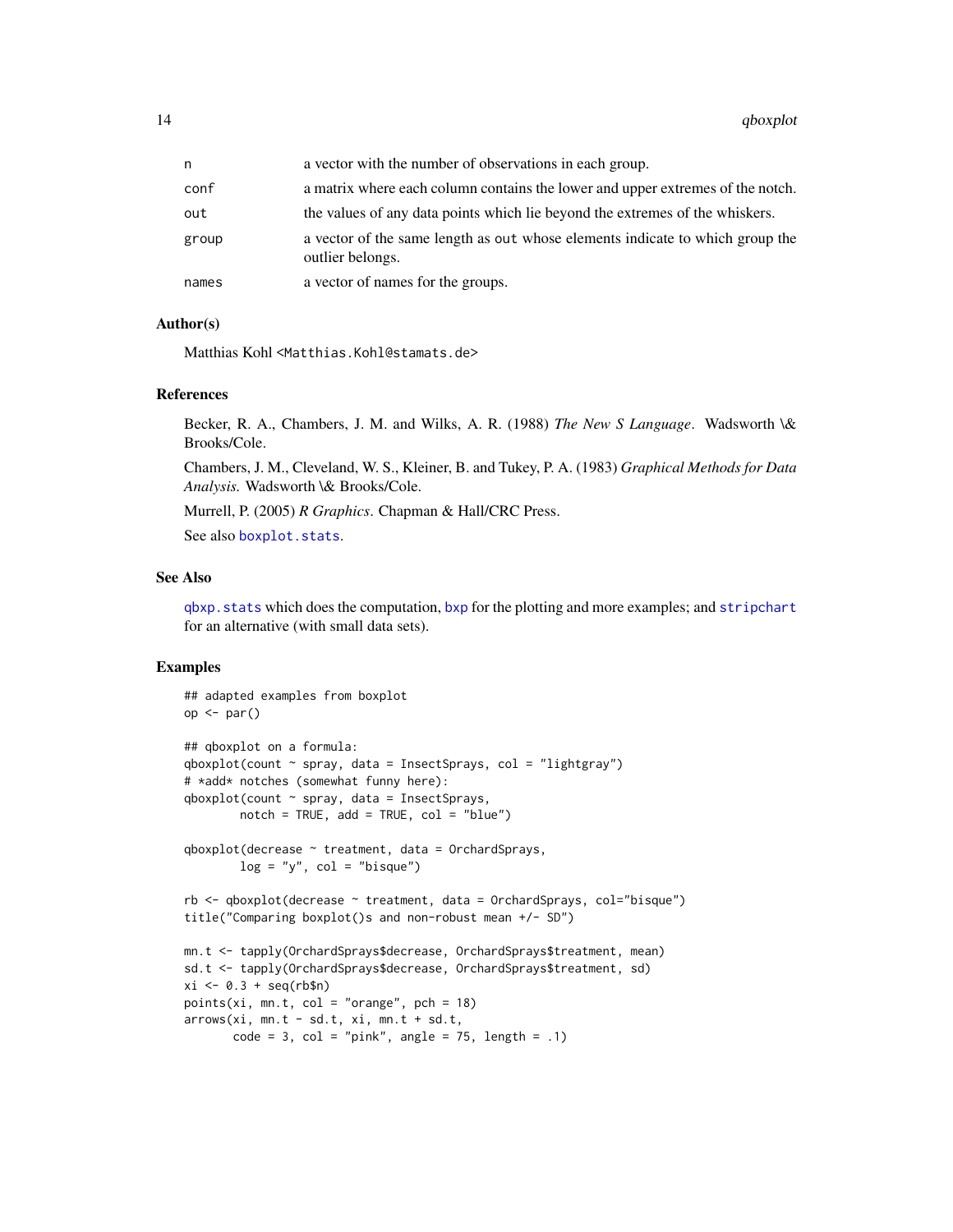#### <span id="page-14-0"></span> $q$ bxp.stats  $15$

```
## boxplot on a matrix:
\text{mat} < - \text{cbind}(\text{Uni05} = (1:100)/21, \text{Norm} = \text{norm}(100),'5T' = rt(100, df = 5), Gam2 = rgamma(100, shape = 2))
qboxplot(as.data.frame(mat),
        main = "qboxplot(as.data.frame(mat), main = \ldots)")
par(las = 1)# all axis labels horizontal
qboxplot(as.data.frame(mat), main = "boxplot(*, horizontal = TRUE)",horizontal = TRUE)
## Using 'at = ' and adding boxplots -- example idea by Roger Bivand :
qboxplot(len \sim dose, data = ToothGrowth,
        boxwex = 0.25, at = 1:3 - 0.2,
        subset = supp == "VC", col = "yellow",main = "Guinea Pigs' Tooth Growth",
        xlab = "Vitamin C dose mg",
        ylab = "tooth length",
        xlim = c(0.5, 3.5), ylim = c(0, 35), yaxs = "i")qboxplot(len ~ does, data = ToothGrowth, add = TRUE,boxwex = 0.25, at = 1:3 + 0.2,
        subset = supp == "0J", col = "orange")legend(2, 9, c("Ascorbic acid", "Orange juice"),
       fill = c("yellow", "orange"))
par(op)
```
<span id="page-14-1"></span>

#### Description

This functions works identical to [boxplot.stats](#page-0-0). It is typically called by another function to gather the statistics necessary for producing box plots, but may be invoked separately.

# Usage

 $qbxp.stats(x, coef = 1.5, do.config = TRUE, do.out = TRUE, type = 7)$ 

#### **Arguments**

| $\mathsf{x}$ | a numeric vector for which the boxplot will be constructed (NAs and NaNs are<br>allowed and omitted).                                                                                                                                                                                                                           |
|--------------|---------------------------------------------------------------------------------------------------------------------------------------------------------------------------------------------------------------------------------------------------------------------------------------------------------------------------------|
| coef         | it determines how far the plot 'whiskers' extend out from the box. If coef is<br>positive, the whiskers extend to the most extreme data point which is no more<br>than coef times the length of the box away from the box. A value of zero causes<br>the whiskers to extend to the data extremes (and no outliers be returned). |
| do.conf      | logical; if FALSE, the conf component will be empty in the result.                                                                                                                                                                                                                                                              |
| do.out       | logical; if FALSE, out component will be empty in the result.                                                                                                                                                                                                                                                                   |
| type         | an integer between 1 and 9 selecting one of nine quantile algorithms; for more<br>details see quantile.                                                                                                                                                                                                                         |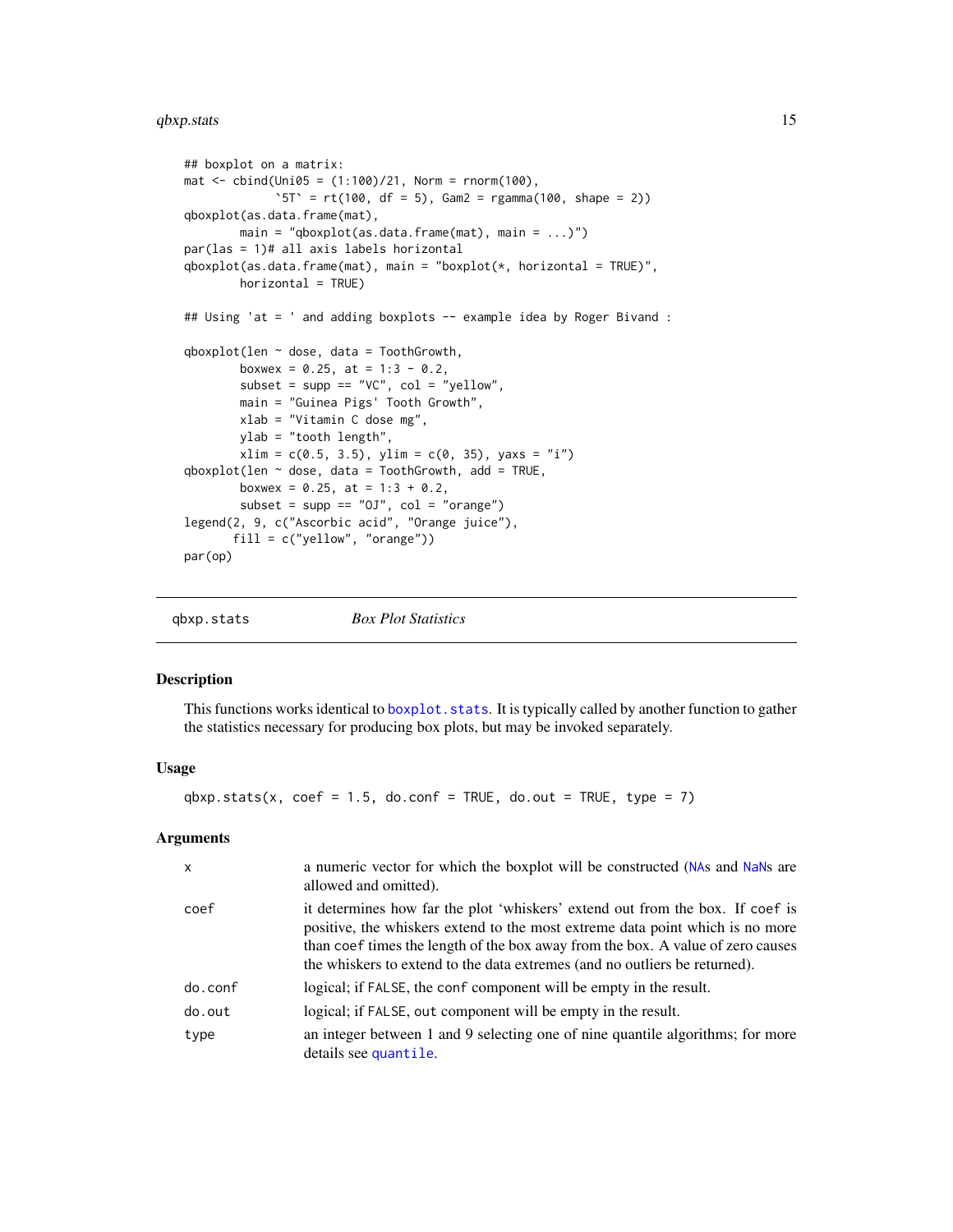# Details

The notches (if requested) extend to  $+/-1.58$  IOR/sqrt(n). This seems to be based on the same calculations as the formula with 1.57 in Chambers *et al.* (1983, p. 62), given in McGill *et al.* (1978, p. 16). They are based on asymptotic normality of the median and roughly equal sample sizes for the two medians being compared, and are said to be rather insensitive to the underlying distributions of the samples. The idea appears to be to give roughly a 95% confidence interval for the difference in two medians.

# Value

List with named components as follows:

| stats | a vector of length 5, containing the extreme of the lower whisker, the first quar-<br>tile, the median, the third quartile and the extreme of the upper whisker. |
|-------|------------------------------------------------------------------------------------------------------------------------------------------------------------------|
| n     | the number of non-NA observations in the sample.                                                                                                                 |
| conf  | the lower and upper extremes of the 'notch' (if(do.conf)). See the details.                                                                                      |
| out   | the values of any data points which lie beyond the extremes of the whiskers<br>(if(do.out)).                                                                     |

Note that \$stats and \$conf are sorted in *in*creasing order, unlike S, and that \$n and \$out include any +-Inf values.

#### Author(s)

Matthias Kohl <Matthias.Kohl@stamats.de>

#### References

Tukey, J. W. (1977) *Exploratory Data Analysis.* Section 2C.

McGill, R., Tukey, J. W. and Larsen, W. A. (1978) Variations of box plots. *The American Statistician* 32, 12–16.

Velleman, P. F. and Hoaglin, D. C. (1981) *Applications, Basics and Computing of Exploratory Data Analysis.* Duxbury Press.

Emerson, J. D and Strenio, J. (1983). Boxplots and batch comparison. Chapter 3 of *Understanding Robust and Exploratory Data Analysis*, eds. D. C. Hoaglin, F. Mosteller and J. W. Tukey. Wiley.

Chambers, J. M., Cleveland, W. S., Kleiner, B. and Tukey, P. A. (1983) *Graphical Methods for Data Analysis.* Wadsworth \& Brooks/Cole.

#### See Also

#### [quantile](#page-0-0), [boxplot.stats](#page-0-0)

```
## adapted example from boxplot.stats
x \leq -c(1:100, 1000)(b1 \leftarrow \text{qbxp}.stats(x))(b2 <- qbxp.stats(x, do.conf=FALSE, do.out=FALSE))
```
<span id="page-15-0"></span>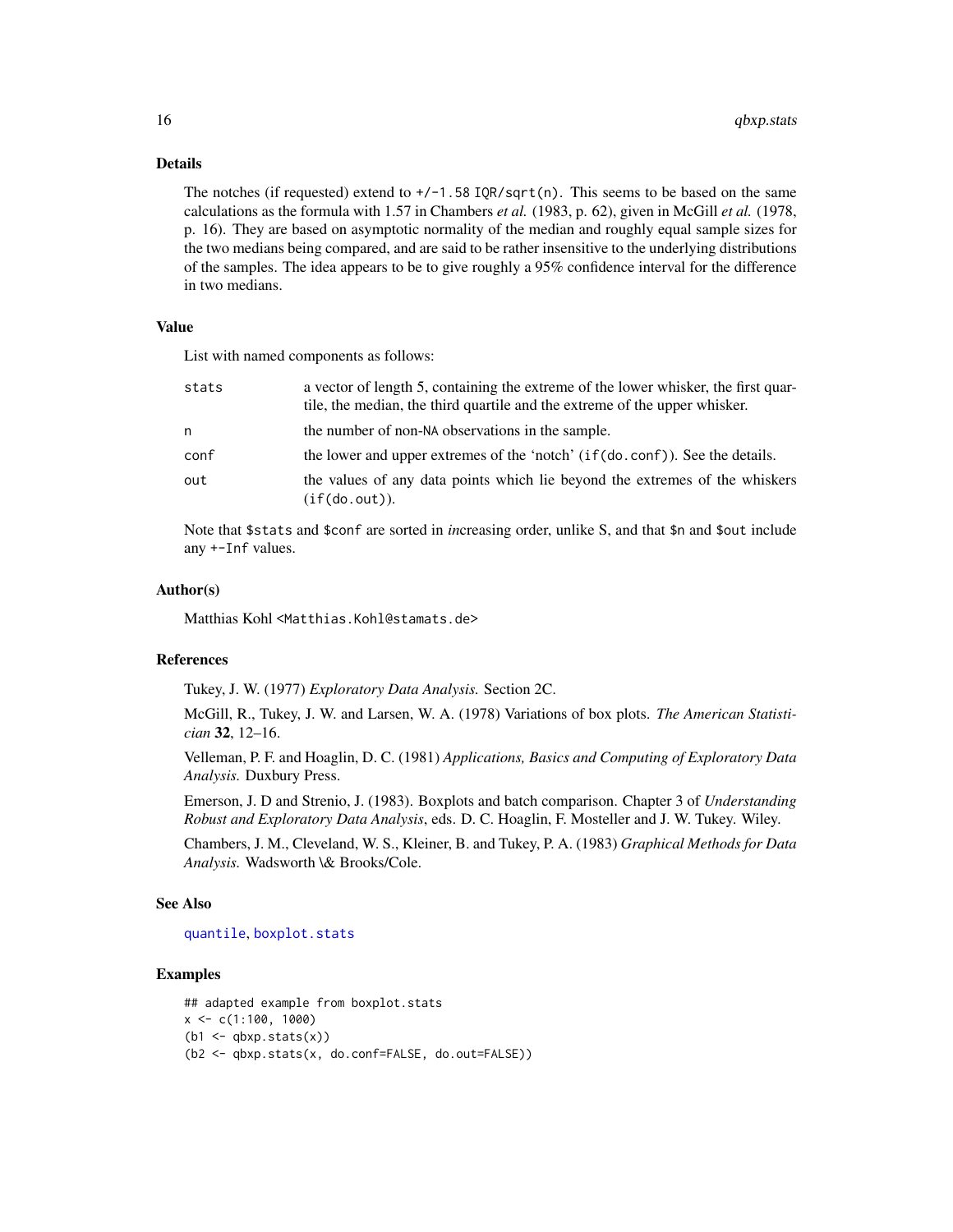#### <span id="page-16-0"></span>simCorVars 17

```
stopifnot(b1$stats == b2$stats) # do.out=F is still robust
qbxp.stats(x, coef = 3, do.config=False)## no outlier treatment:
qbxp.stats(x, coef = 0)qbxp.stats(c(x, NA)) # slight change : n is 101
(r < -qbxp.stats(c(x, -1:1/0)))stopifnot(r$out == c(1000, -Inf, Inf))
```
simCorVars *Simulate correlated variables.*

# Description

The function simulates a pair of correlated variables.

# Usage

 $simCorVars(n, r, mul = 0, mu2 = 0, sd1 = 1, sd2 = 1, plot = TRUE)$ 

# Arguments

| n               | integer: sample size.                            |
|-----------------|--------------------------------------------------|
|                 | numeric: correlation.                            |
| mu1             | numeric: mean of first variable.                 |
| mu2             | numeric: mean of second variable.                |
| sd1             | numeric: SD of first variable.                   |
| sd <sub>2</sub> | numeric: SD of second variable.                  |
| plot            | logical: generate scatter plot of the variables. |

#### Details

The function is mainly for teaching purposes and simulates n observations from a pair of normal distributed variables with correlation r.

By specifying plot = TRUE a scatter plot of the data is generated.

#### Value

data.frame with entries Var1 and Var2

# Author(s)

Matthias Kohl <Matthias.Kohl@stamats.de>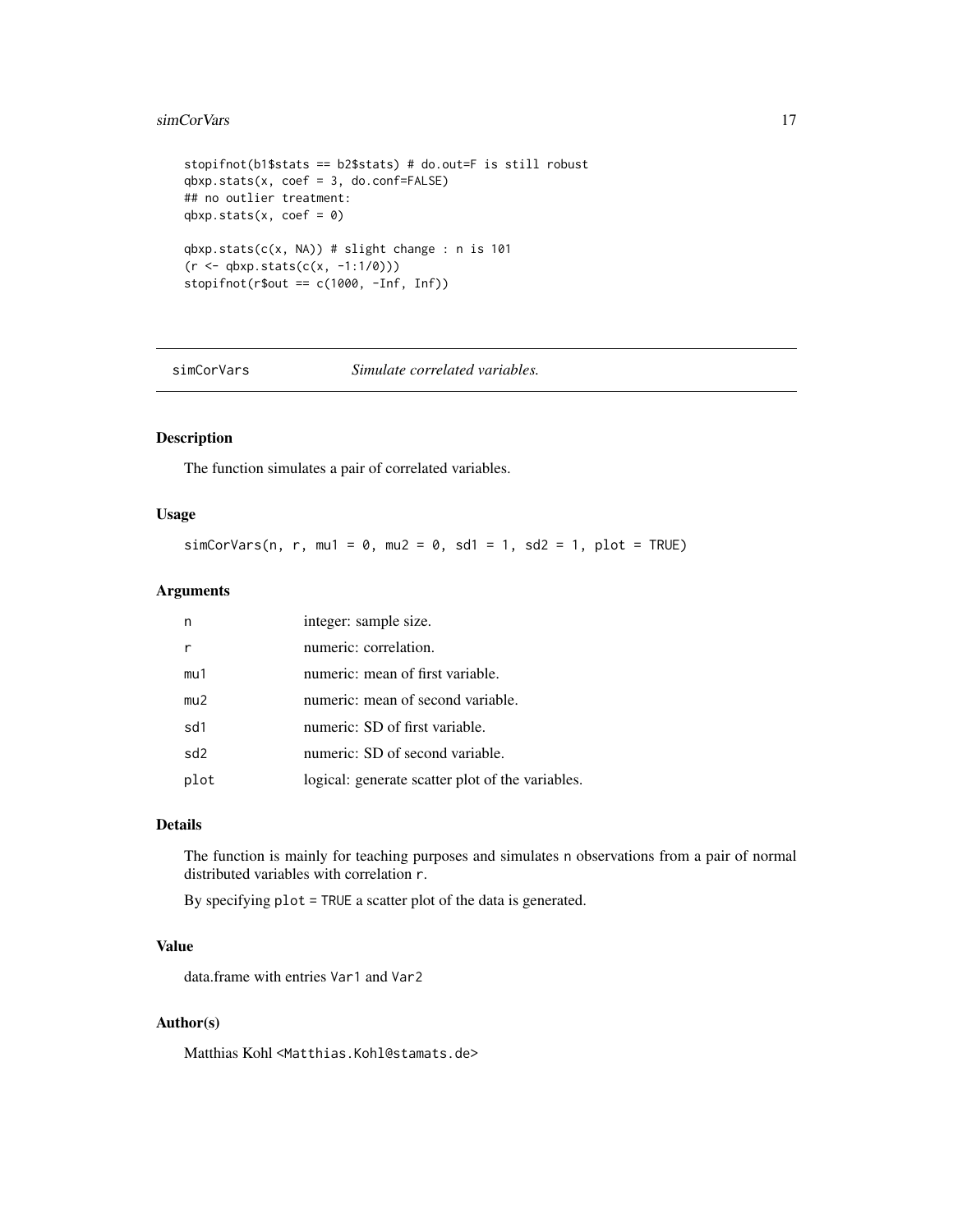#### Examples

```
set.seed(123)
res \le simCorVars(n = 100, r = 0.8)
cor(res$Var1, res$Var2)
colMeans(res)
apply(res, 2, sd)
set.seed(123)
res <- simCorVars(n = 100, r = 0.8, mu1 = -1, mu2 = 1, sd1 = 2, sd2 = 0.5)
cor(res$Var1, res$Var2)
colMeans(res)
apply(res, 2, sd)
```
skippedMean *Hyber-type Skipped Mean and SD*

# Description

Computes Huper-type Skipped Mean and SD.

#### Usage

```
skippedMean(x, na.rm = FALSE, constant = 3.0)skippedSD(x, na.rm = FALSE, constant = 3.0)
```
#### Arguments

| X        | a numeric vector.                                         |
|----------|-----------------------------------------------------------|
| na.rm    | logical. Should missing values be removed?                |
| constant | multiplier for outlier identification; see details below. |

# Details

The Huber-type skipped mean and is very close to estimator X42 of Hampel (1985), which uses 3.03 x MAD. Quoting Hampel et al. (1986), p. 69, the X42 estimator is "frequently quite reasonable, according to present preliminary knowledge".

For computing the Huber-type skipped mean, one first computes median and MAD. In the next step, all observations outside the interval [median - constant x MAD, median + constant x MAD] are removed and arithmetic mean and sample standard deviation are computed on the remaining data.

# Author(s)

Matthias Kohl <Matthias.Kohl@stamats.de>

<span id="page-17-0"></span>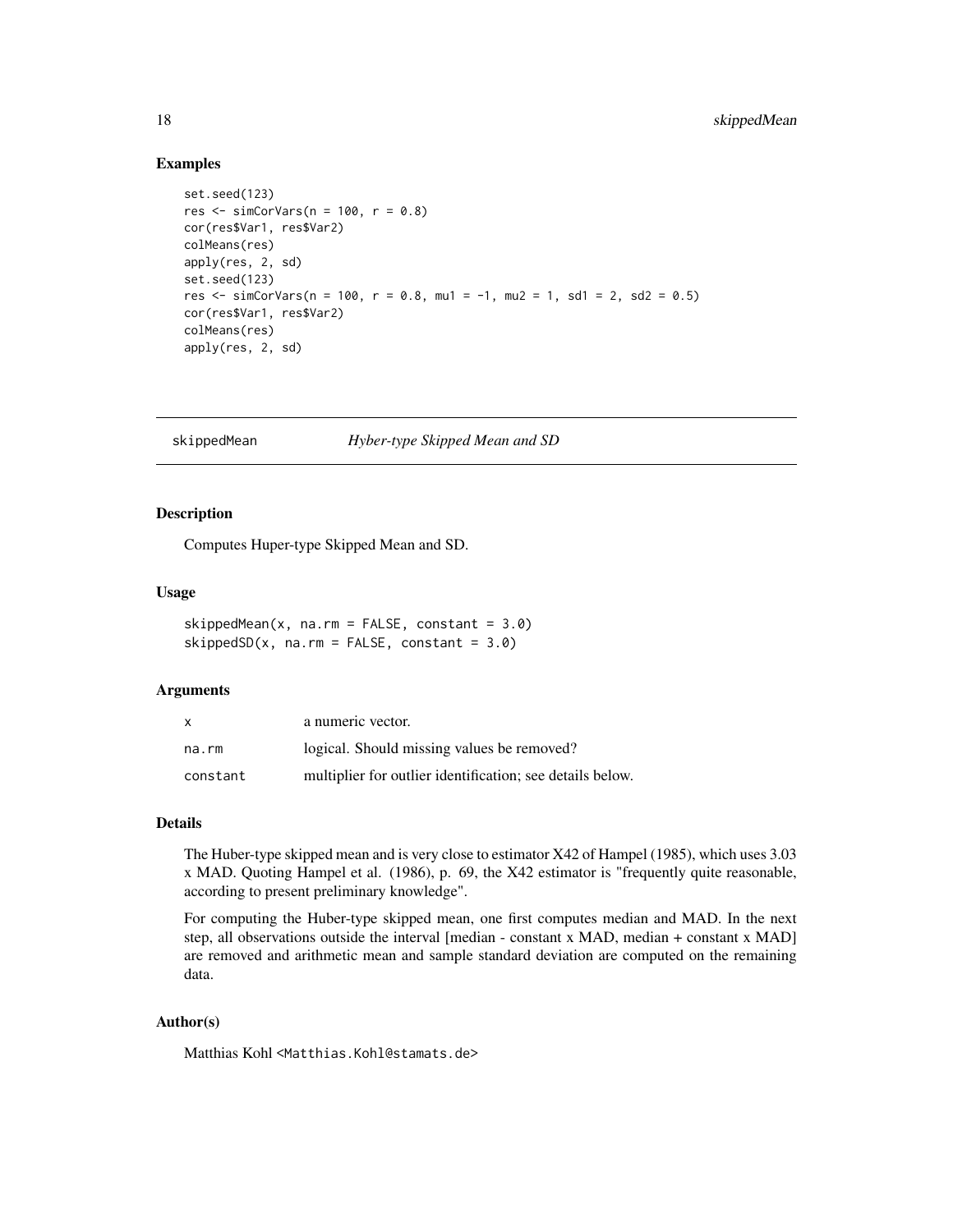#### <span id="page-18-0"></span> $SMD$  19

# References

Hampel, F.R. (1985). The breakdown points of the mean combined with some rejection rules. *Technometrics*, 27: 95-107.

Hampel, F.R., Ronchetti, E.M., Rousseeuw, P.J., Stahel, W.A (1986). *Robust statistics. The approach based on influence functions.* New York: Wiley.

# See Also

[mean](#page-0-0), [sd](#page-0-0), [median](#page-0-0), [mad](#page-0-0).

#### Examples

```
## normal data
x < - rnorm(100)
mean(x)median(x)
skippedMean(x)
sd(x)mad(x)skippedSD(x)
## Tukey's gross error model
## (1-eps)*Norm(mean, sd = sigma) + eps*Norm(mean, sd = 3*sigma)
ind \le rbinom(100, size = 1, prob = 0.1)
x.err <- (1-ind)*x + ind*rnorm(100, sd = 3)mean(x.err)
median(x.err)
skippedMean(x.err)
sd(x.err)
mad(x.err)
skippedSD(x.err)
```
SMD *Compute Standardized Mean Difference (SMD)*

# Description

The function computes the standardized mean difference, where a bias correction can be applied.

#### Usage

 $SMD(x, y, bias.cor = TRUE, var.equals = FALSE, na.rm = FALSE)$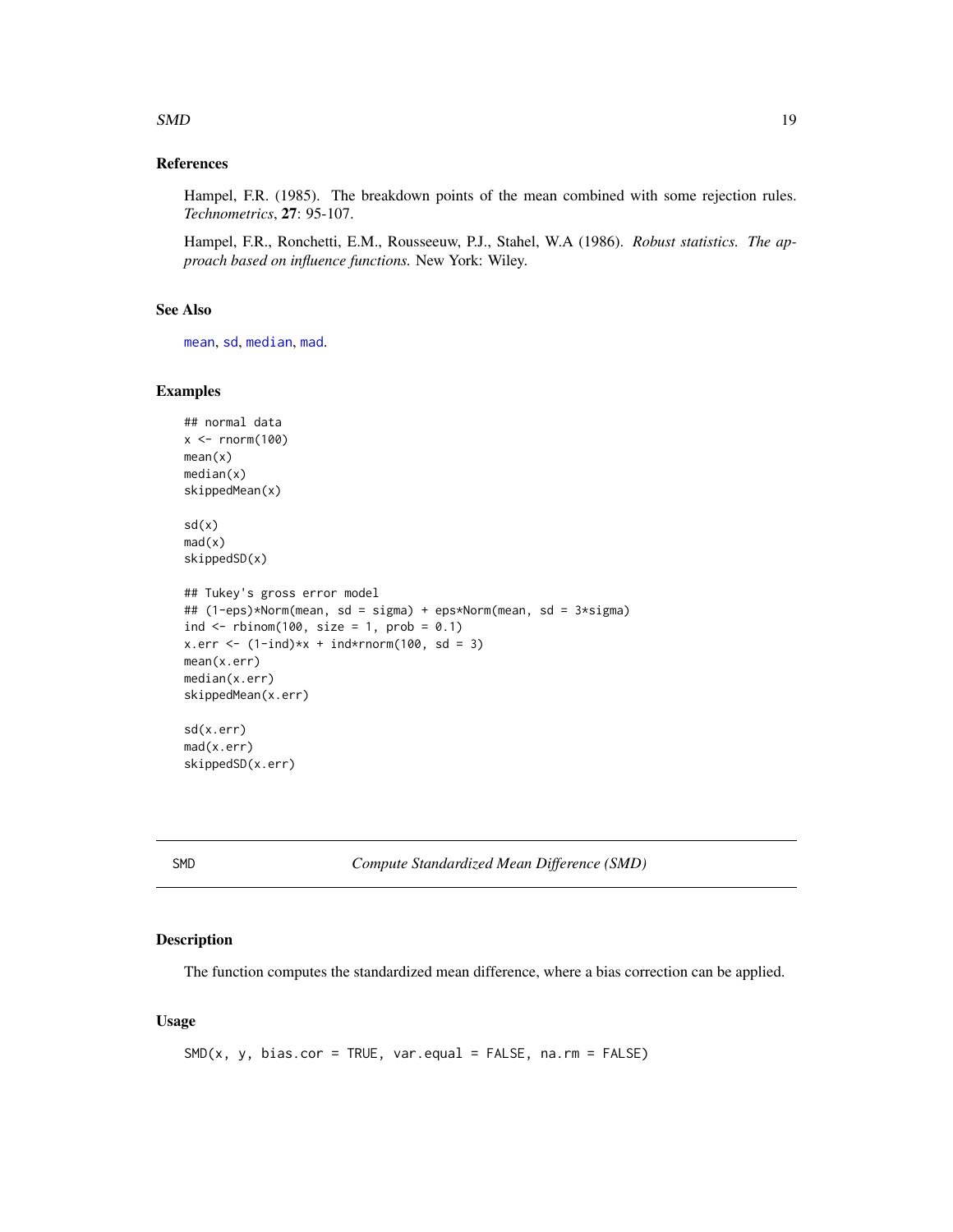#### Arguments

| x         | numeric vector, data of group 1.                                                                                                                                                                                  |
|-----------|-------------------------------------------------------------------------------------------------------------------------------------------------------------------------------------------------------------------|
| V         | numeric vector, data of group 2.                                                                                                                                                                                  |
| bias.cor  | a logical variable indicating whether a bias correction should be performed.                                                                                                                                      |
| var.equal | a logical variable indicating whether to treat the two variances as being equal.<br>If TRUE then the pooled variance is used to estimate the variance otherwise the<br>Welch-Satterthwaite approximation is used. |
| na.rm     | logical. Should missing values be removed?                                                                                                                                                                        |

# Details

The function compute the (bias-corrected) standardized mean difference.

If bias.cor = FALSE and var.equal = TRUE, the result corresponds to Cohen's d (Cohen (1988)).

If bias.cor = TRUE and var.equal = TRUE, the result corresponds to Hedges' g (Hedges (1981)).

If bias.cor = FALSE and var.equal = FALSE, the result is closely related to the test statistic of Welch's t test (Aoki (2020)).

If bias.cor = TRUE and var.equal = FALSE, the result corresponds to Aoki's e (Aoki  $(2020)$ ) which incorporates a Welch-Satterthwaite approximation in combination with a bias correction.

# Value

SMD value.

#### Author(s)

Matthias Kohl <Matthias.Kohl@stamats.de>

#### References

Aoki, S. (2020). Effect sizes of the differences between means without assuming variance equality and between a mean and a constant. *Heliyon*, 6(1), e03306.

Cohen, J. (1988). Statistical Power Analysis for the Behavioral Sciences. Routledge. ISBN 978-1- 134-74270-7.

Hedges, L. V. (1981). Distribution theory for Glass's estimator of effectsize and related estimators. *Journal of Educational Statistics* 6, 107-128.

```
n1 <- 200
x \le - rnorm(n1)
n2 <- 300
y \le - rnorm(n2, mean = 3, sd = 2)
## true value
(0-3)/sqrt((1 + n1/n2*2^2)/(n1/n2+1))## estimates
## Aoki's e
SMD(x, y)
```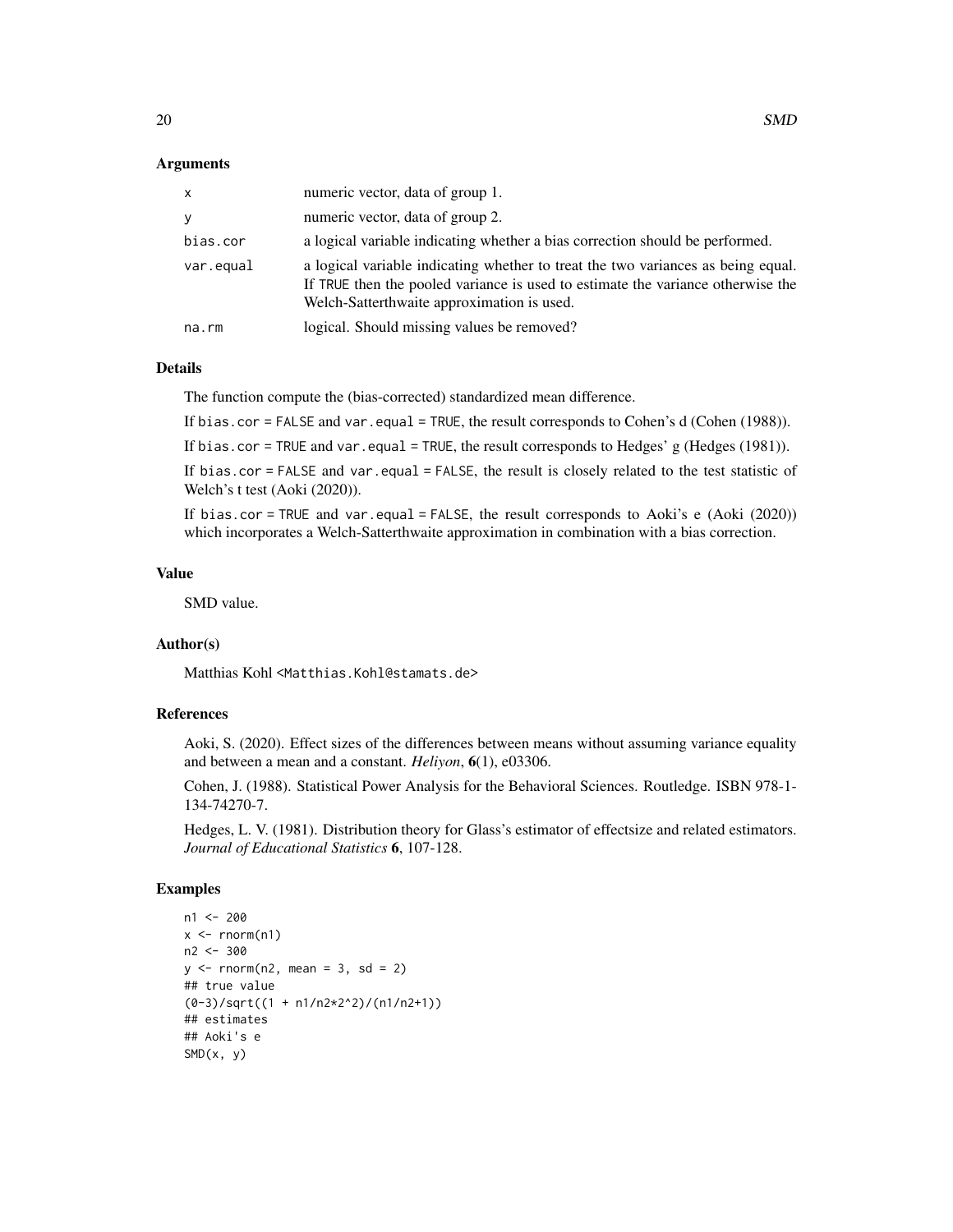#### <span id="page-20-0"></span> $SNR$  21

```
## Hedges' g
SMD(x, y, var.equals = TRUE)## standardized test statistic of Welch's t-test
SMD(x, y, bias.cor = FALSE)## Cohen's d
SMD(x, y, bias.cor = FALSE, var.equals = TRUE)## Example from Aoki (2020)
SMD(0:4, c(0, 0, 1, 2, 2))
SMD(0:4, c(0, 0, 1, 2, 2), var.equals = TRUE)SMD(0:4, c(0, 0, 1, 2, 2), bias.cor = FALSE)
SMD(0:4, c(0, 0, 1, 2, 2), bias.cor = FALSE, var.equals = TRUE)
```
SNR *Compute SNR*

#### Description

The functions compute the signal to noise ration (SNR) as well as two robust versions of the SNR.

#### Usage

 $SNR(x, na.rm = FALSE)$  $medSNR(x, na.rm = FALSE, constant = 1/qnorm(0.75))$  $iqrSNR(x, na.rm = FALSE, type = 7, constant =  $2*qnorm(0.75)$ )$ 

# Arguments

| x        | numeric vector.                                                                                         |
|----------|---------------------------------------------------------------------------------------------------------|
| na.rm    | logical. Should missing values be removed?                                                              |
| type     | an integer between 1 and 9 selecting one of nine quantile algorithms; for more<br>details see quantile. |
| constant | standardizing contant; see mad and sIQR, respectively.                                                  |

# Details

The functions compute the (classical) SNRas well as two robust variants. medSNR uses the (standardized) MAD instead of SD and median instead of mean. iqrSNR uses the (standardized) IQR instead of SD and median instead of mean.

# Value

SNR value.

# Author(s)

Matthias Kohl <Matthias.Kohl@stamats.de>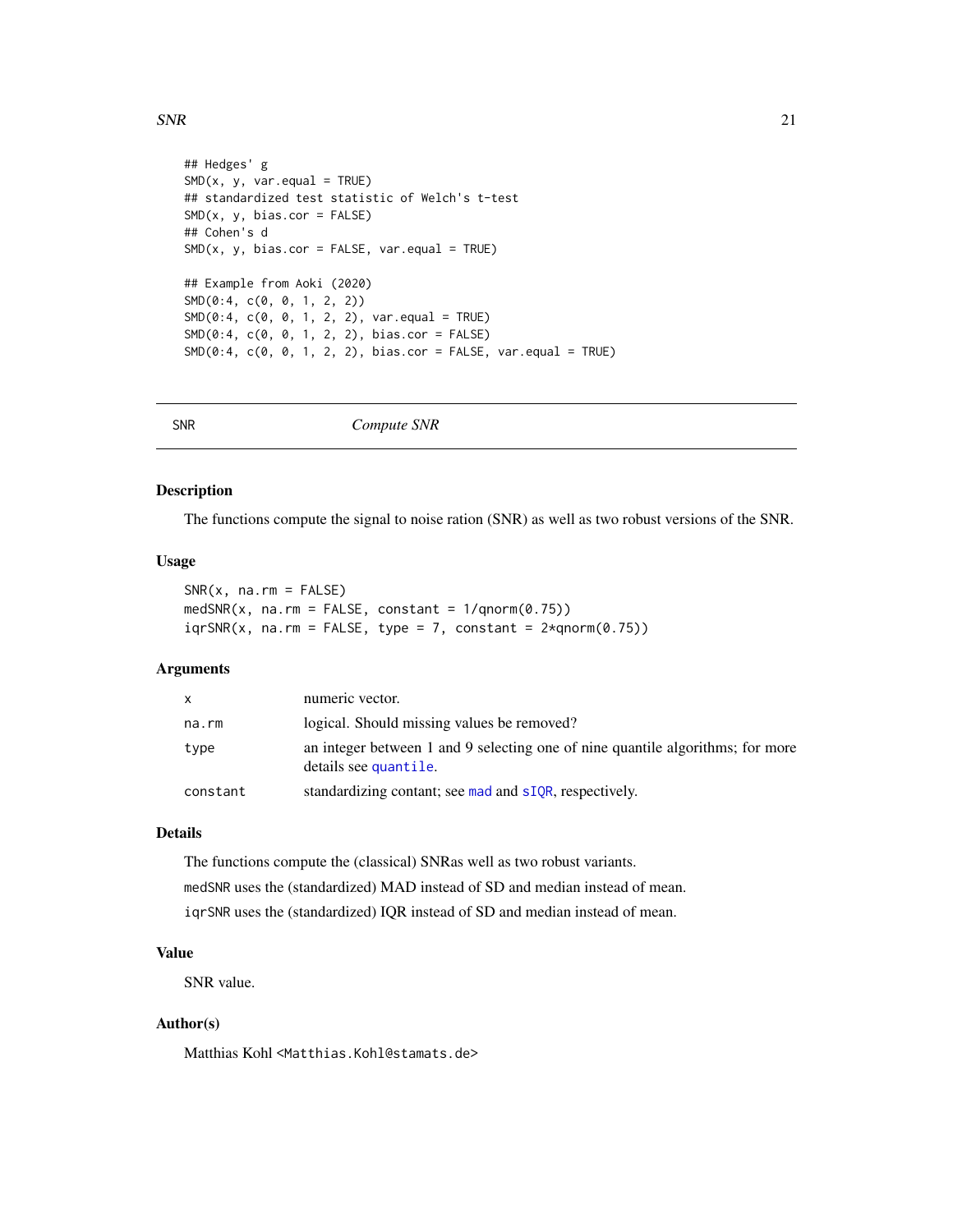# References

C.N.P.G. Arachchige, L.A. Prendergast and R.G. Staudte. Robust analogues to the Coefficient of Variation. https://arxiv.org/abs/1907.01110.

# Examples

```
## 5% outliers
out \le - rbinom(100, prob = 0.05, size = 1)
sum(out)
x \le -(1-out)*rnorm(100, mean = 10, sd = 2) + out*25
SNR(x)
medSNR(x)
iqrSNR(x)
```
thyroid *Plot TSH, fT3 and fT4 with respect to reference range.*

# Description

The function computes and plots TSH, fT3 and fT4 values with respect to the provided reference range.

# Usage

```
thyroid(TSH, fT3, fT4, TSHref, fT3ref, fT4ref)
```
# Arguments

| <b>TSH</b>    | numeric vector of length 1: measured TSH concentration. |
|---------------|---------------------------------------------------------|
| fT3           | numeric vector of length 1: measured fT3 concentration. |
| fT4           | numeric vector of length 1: measured fT4 concentration. |
| <b>TSHref</b> | numeric vector of length 2: reference range TSH.        |
| $f$ T $3ref$  | numeric vector of length 2: reference range fT3.        |
| $f$ T4re $f$  | numeric vector of length 2: reference range fT4.        |

#### Details

A simple function that computes the relative values of the measured values with respect to the provided reference range and visualizes the values using a barplot. Relative values between 40% and 60% are marked as O.K..

#### Value

Invisible data.frame with the relative values.

<span id="page-21-0"></span>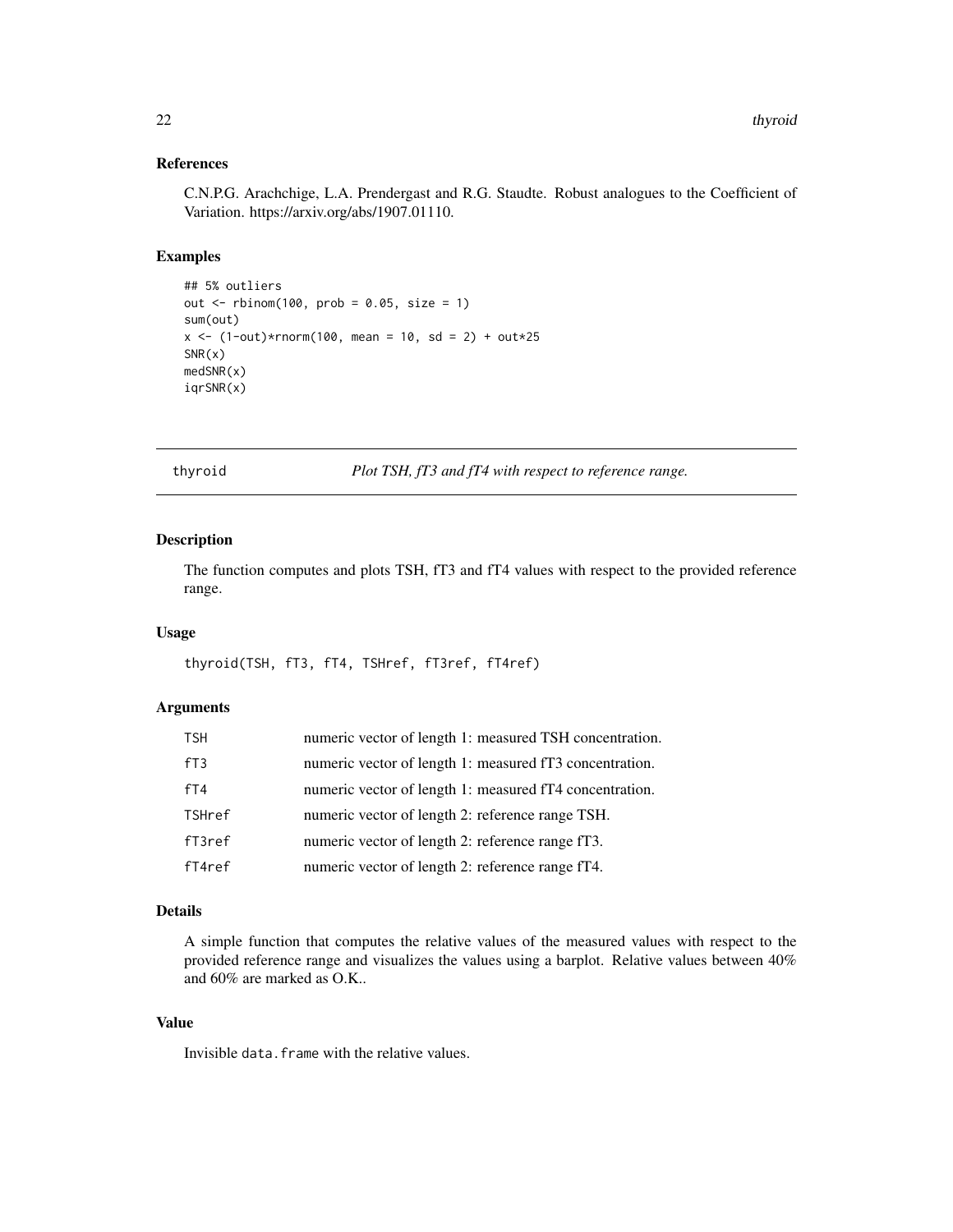# <span id="page-22-0"></span>transformations 23

#### Author(s)

Matthias Kohl <Matthias.Kohl@stamats.de>

# Examples

```
thyroid(TSH = 1.5, fT3 = 2.5, fT4 = 14, TSHref = c(0.2, 3.0),
        fT3ref = c(1.7, 4.2), fT4ref = c(7.6, 15.0))
```
transformations *New Transformations for Use with ggplot2 Package*

# Description

The functions generate new transformations for the generalized logarithm and the negative logarithm that can be used for transforming the axes in ggplot2 plots.

# Usage

```
glog_{1}trans(base = exp(1))glog10_trans()
glog2_trans()
scale_y_glog(...)scale_x_glog(...)
scale_y_glog10(...)
scale_x_glog10(...)
scale_y_glog2(...)
scale_x_glog2(...)
neglog\_breaks(n = 5, base = 10)neglog_trans(base = exp(1))
neglog10_trans()
neglog2_trans()
scale_y_neglog(...)
scale_x_neglog(...)
scale_y_neglog10(...)
scale_x_neglog10(...)
scale_y_neglog2(...)
scale_x_neglog2(...)
```
#### Arguments

| base                    | a positive or a positive or complex number: the base with respect to which   |
|-------------------------|------------------------------------------------------------------------------|
|                         | generalized and negative logarithms are computed. Defaults to $e = exp(1)$ . |
| $\cdot$ $\cdot$ $\cdot$ | Arguments passed on to scale_ $(x y)$ _continuous.                           |
| n                       | desired number of breaks.                                                    |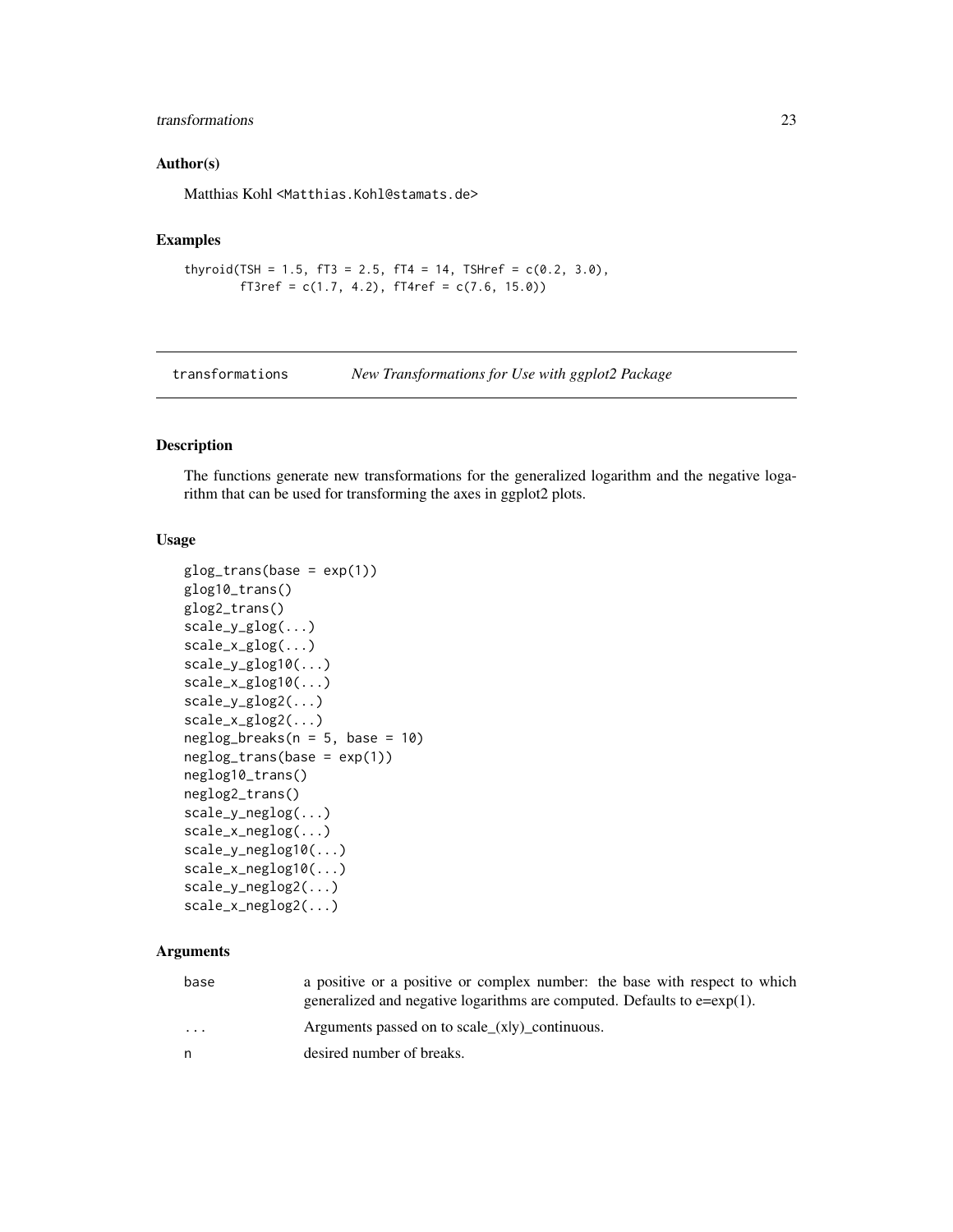# <span id="page-23-0"></span>Details

The functions can be used to transform axes in ggplot2 plots. The implementation is analogous to e.g. scale\_y\_log10.

The negative logarithm is for instance of use in case of p values (e.g. volcano plots),

The functions were adapted from packages scales and ggplot2.

# Value

A transformation.

#### Author(s)

Matthias Kohl <Matthias.Kohl@stamats.de>

# References

H. Wickham. ggplot2: Elegant Graphics for Data Analysis. Springer-Verlag New York, 2016.

#### See Also

[scale\\_continuous](#page-0-0), [log\\_trans](#page-0-0)

```
library(ggplot2)
data(mpg)
p1 <- ggplot(mpg, aes(displ, hwy)) + geom_point()
p1
p1 + scale_x_log10()
p1 + scale_x_glog10()
p1 + scale_y_log10()
p1 + scale_y_glog10()
## A volcano plot
x \le - matrix(rnorm(1000, mean = 10), nrow = 10)
g1 \leftarrow rep("control", 10)y1 <- matrix(rnorm(500, mean = 11.25), nrow = 10)
y2 <- matrix(rnorm(500, mean = 9.75), nrow = 10)
g2 \leq -rep("treatment", 10)group \leq factor(c(g1, g2))
Data \leq rbind(x, cbind(y1, y2))
pvals <- apply(Data, 2, function(x, group) t.test(x ~ group)$p.value,
               group = group)## compute log-fold change
logfc <- function(x, group){
  res <- tapply(x, group, mean)
 log2(res[1]/res[2])
}
lfcs <- apply(Data, 2, logfc, group = group)
ps <- data.frame(pvals = pvals, logfc = lfcs)
ggplot(ps, aes(x = logfc, y = pvals)) + geom-point() +
```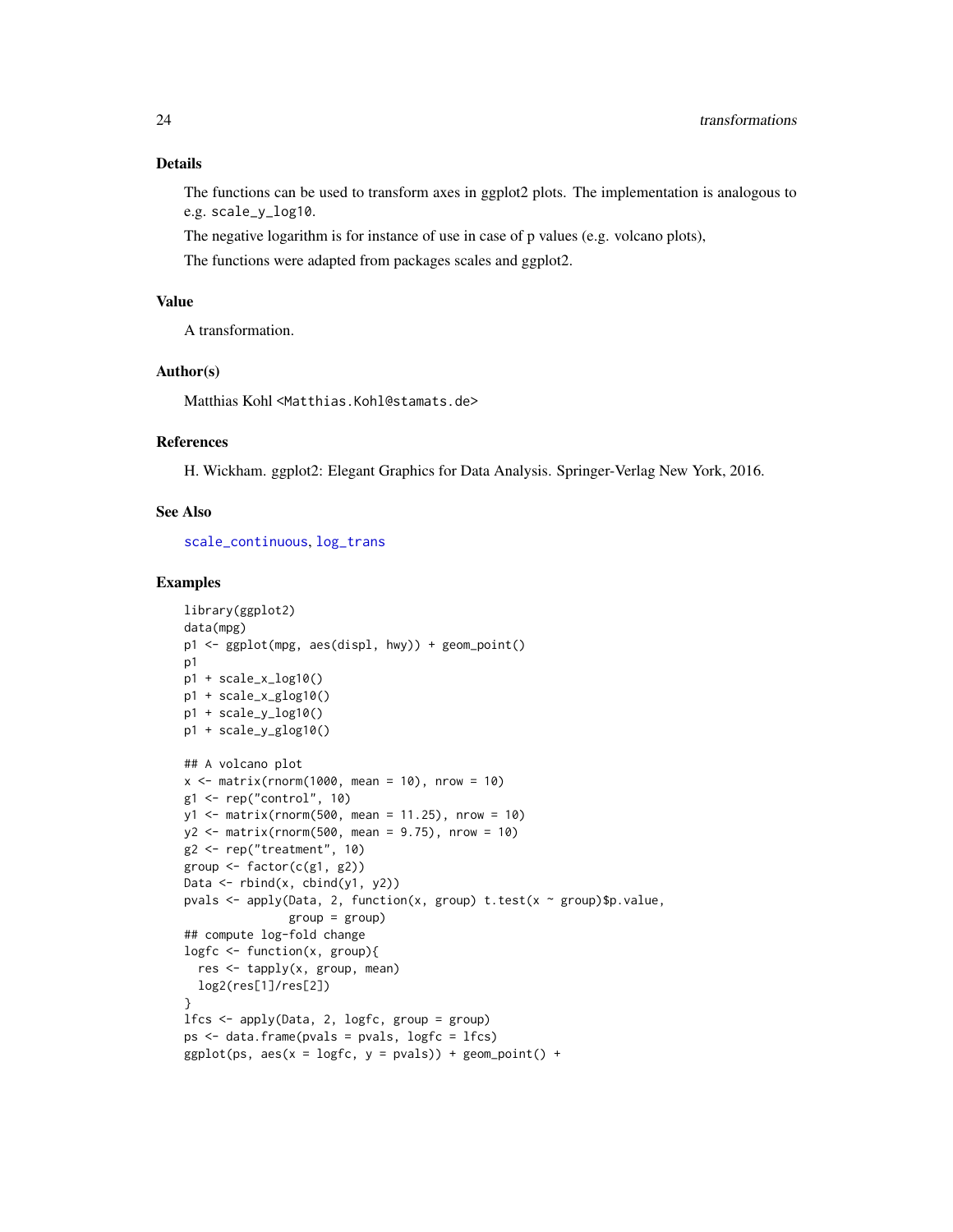#### <span id="page-24-0"></span>zscore et al. 25 animalisme et al. 25 animalisme et al. 25 animalisme et al. 25 animalisme et al. 25 animalism

```
geom\_hline(yintercept = 0.05) + scale_y-neglog10() +geom_vline(xintercept = c(-0.1, 0.1)) + xlab("log-fold change") +
ylab("-log10(p value)") + ggtitle("A Volcano Plot")
```
zscore *Compute z-Scores*

# Description

The functions compute the classical z-score as well as two robust versions of z-scores.

#### Usage

 $zscore(x, na.rm = FALSE)$  $medZscore(x, na.rm = FALSE, constant = 1/qnorm(0.75))$  $iqrZscore(x, na.rm = FALSE, type = 7, constant =  $2*qnorm(0.75)$ )$ 

# Arguments

| x        | numeric vector with positive numbers.                                                                   |
|----------|---------------------------------------------------------------------------------------------------------|
| na.rm    | logical. Should missing values be removed?                                                              |
| type     | an integer between 1 and 9 selecting one of nine quantile algorithms; for more<br>details see quantile. |
| constant | standardizing contant; see mad and sIQR, respectively.                                                  |

# Details

The functions compute the (classical) zscore as well as two robust variants. medZscore uses the (standardized) MAD instead of SD and median instead of mean. iqrZscore uses the (standardized) IQR instead of SD and median instead of mean.

# Value

z-score.

# Author(s)

Matthias Kohl <Matthias.Kohl@stamats.de>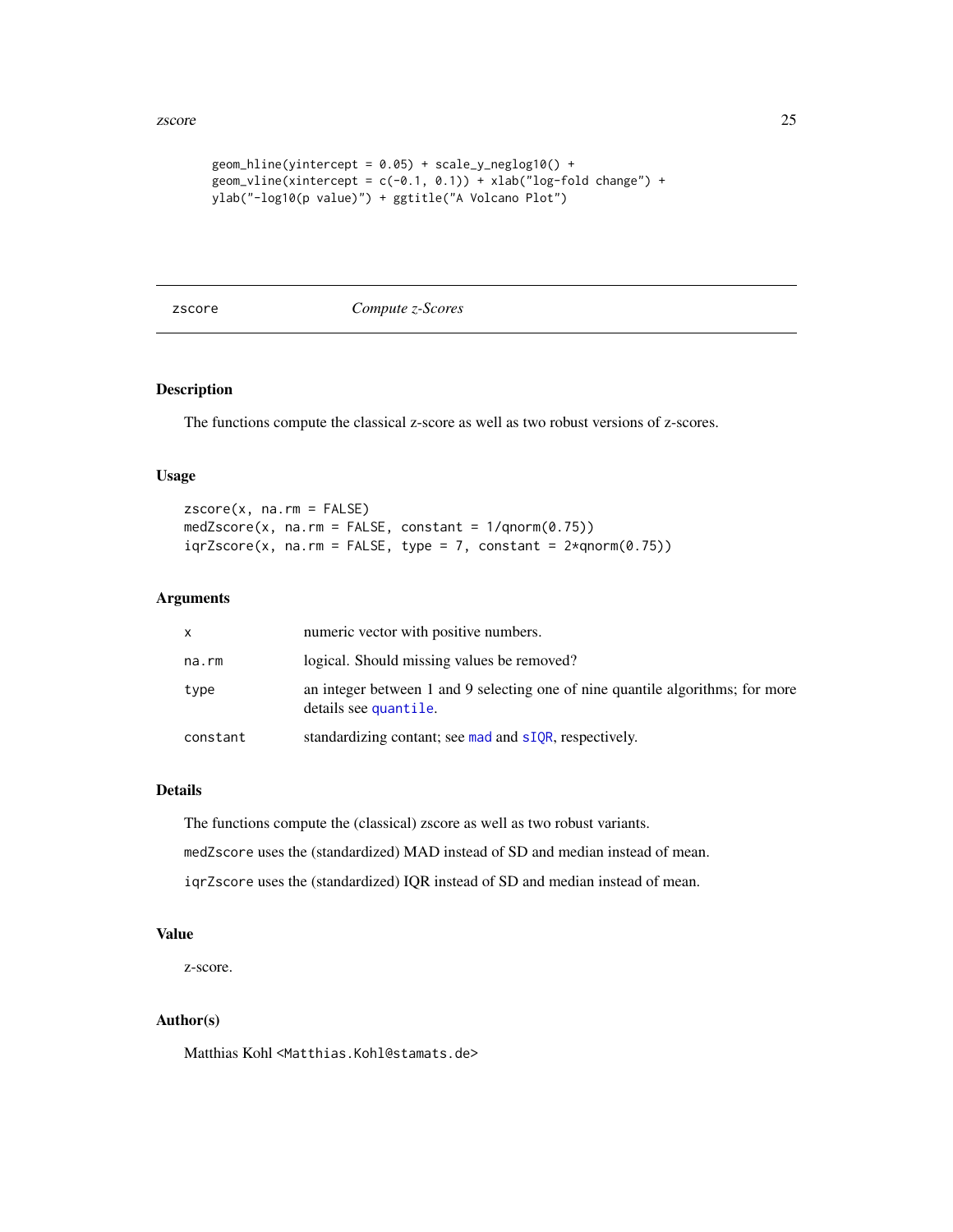26 zscore za začela za se začela za začela za začela za začela za začela za začela začela začela začela začela

```
## 10% outliers
out \le rbinom(100, prob = 0.1, size = 1)
sum(out)
x \le -(1-out)*rnorm(100, mean = 10, sd = 2) + out*25
z \leftarrow zscore(x)z.med <- medZscore(x)
z.iqr <- iqrZscore(x)
## mean without outliers (should by close to 0)
mean(z[!out])
mean(z.med[!out])
mean(z.iqr[!out])
## sd without outliers (should by close to 1)
sd(z[!out])
sd(z.med[!out])
sd(z.iqr[!out])
```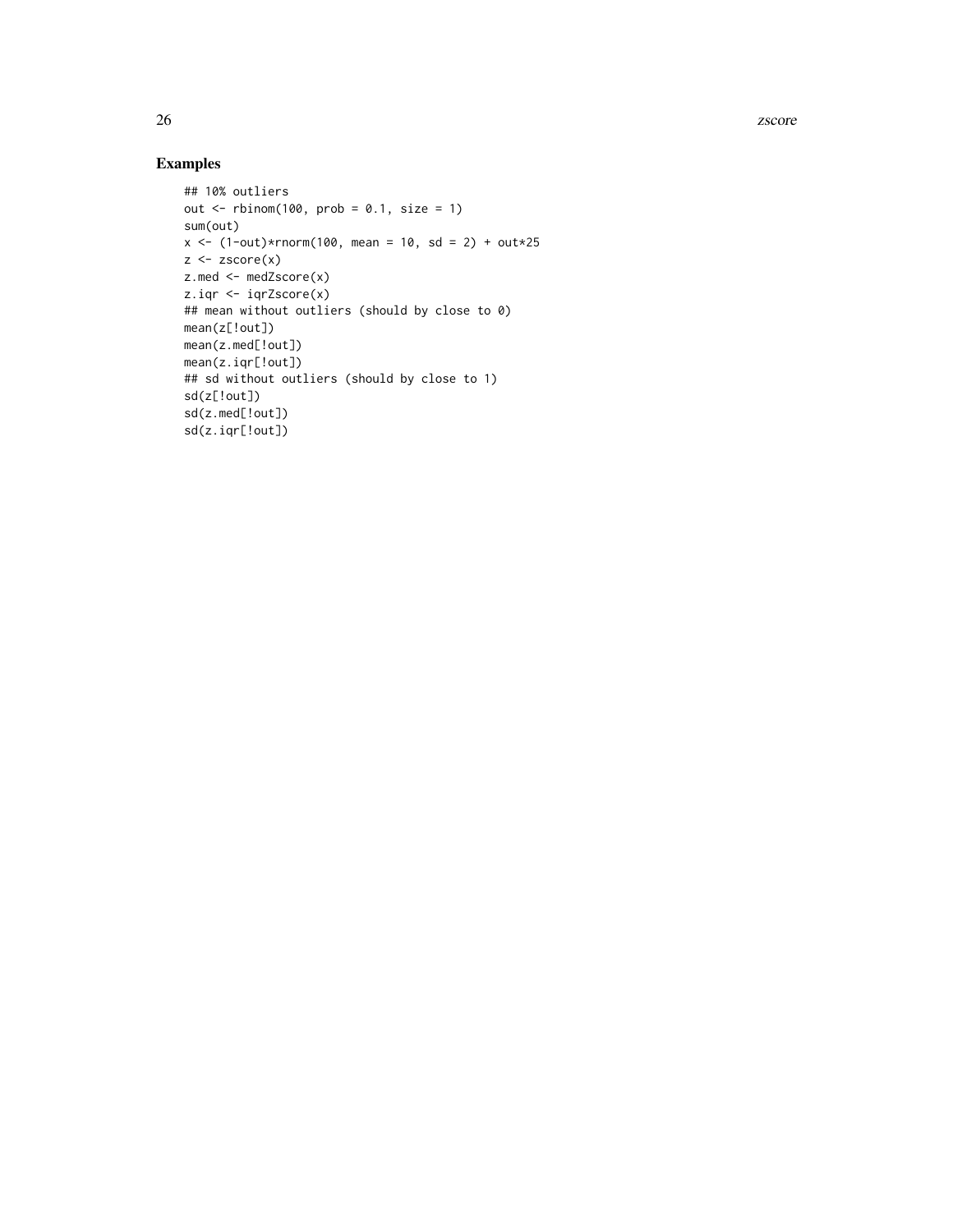# <span id="page-26-0"></span>Index

∗ distribution fiveNS, [4](#page-3-0) illustrate.boxplot , [6](#page-5-0) illustrate.quantile , [7](#page-6-0) IQrange , [8](#page-7-0) meanAD, [9](#page-8-0) skippedMean , [18](#page-17-0) ∗ dplot qbxp.stats , [15](#page-14-0) ∗ hplot qboxplot , [12](#page-11-0) thyroid , [22](#page-21-0) transformations , [23](#page-22-0) ∗ package MKdescr-package, [2](#page-1-0) ∗ robust IQrange , [8](#page-7-0) meanAD, [9](#page-8-0) skippedMean , [18](#page-17-0) ∗ univar  $CV, 3$  $CV, 3$ fiveNS, [4](#page-3-0) glog , [5](#page-4-0) illustrate.boxplot , [6](#page-5-0) illustrate.quantile , [7](#page-6-0) IQrange , [8](#page-7-0) meanAD, [9](#page-8-0) melt.long , [11](#page-10-0) simCorVars , [17](#page-16-0) skippedMean , [18](#page-17-0) SMD , [19](#page-18-0) SNR , [21](#page-20-0) zscore, [25](#page-24-0) boxplot , *[6](#page-5-0)* , *[12](#page-11-0)* boxplot.stats , *[13](#page-12-0) [–16](#page-15-0)*

bxp , *[12](#page-11-0) [–14](#page-13-0)*

 $CV, 3$  $CV, 3$ 

expression , *[13](#page-12-0)* factor , *[13](#page-12-0)* fiveNS , [4](#page-3-0) fivenum , *[4](#page-3-0)* geom\_boxplot , *[6](#page-5-0)* glog , [5](#page-4-0) glog10 *(*glog *)* , [5](#page-4-0) glog10\_trans *(*transformations *)* , [23](#page-22-0) glog2 *(*glog *)* , [5](#page-4-0) glog2\_trans *(*transformations *)* , [23](#page-22-0) glog\_trans *(*transformations *)* , [23](#page-22-0) illustrate.boxplot , [6](#page-5-0) illustrate.quantile , [7](#page-6-0) inv.glog *(*glog *)* , [5](#page-4-0) inv.glog10 *(*glog *)* , [5](#page-4-0) inv.glog2 *(*glog *)* , [5](#page-4-0) IQR , *[8](#page-7-0)* IQrange, [8](#page-7-0) iqrCV *(*CV *)* , [3](#page-2-0) iqrSNR *(*SNR *)* , [21](#page-20-0) iqrZscore *(*zscore *)* , [25](#page-24-0) log\_trans , *[24](#page-23-0)* mad , *[3](#page-2-0)* , *[10](#page-9-0)* , *[19](#page-18-0)* , *[21](#page-20-0)* , *[25](#page-24-0)* mean , *[19](#page-18-0)* meanAD, [9](#page-8-0) medCV *(*CV *)* , [3](#page-2-0) median , *[19](#page-18-0)* medSNR *(*SNR *)* , [21](#page-20-0) medZscore *(*zscore *)* , [25](#page-24-0) melt.long , [11](#page-10-0) MKdescr *(*MKdescr-package *)* , [2](#page-1-0) MKdescr-package, [2](#page-1-0) NA , *[12](#page-11-0)* , *[15](#page-14-0)*

NaN , *[15](#page-14-0)* neglog10\_trans *(*transformations *)* , [23](#page-22-0)